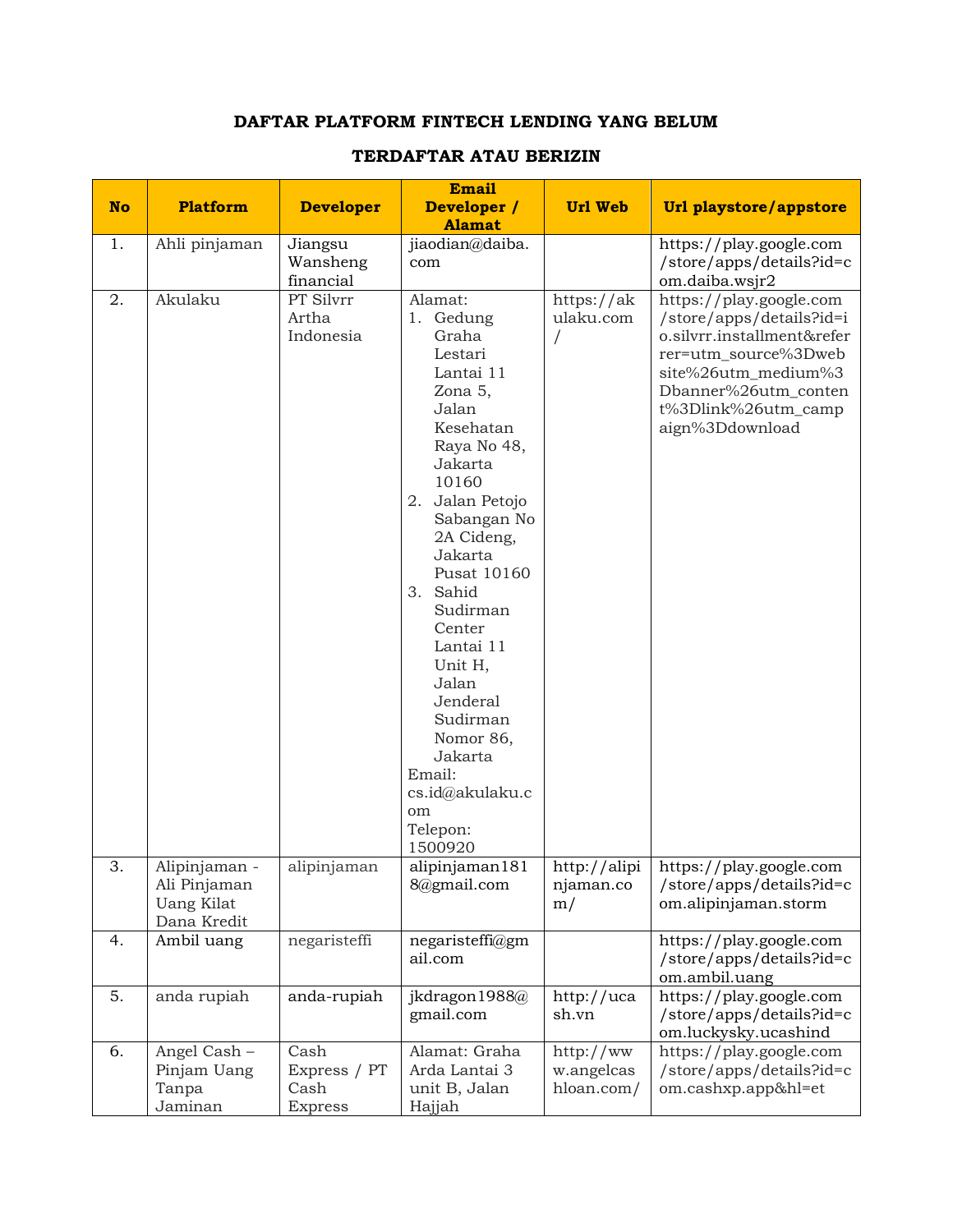| <b>No</b> | <b>Platform</b>                                                | <b>Developer</b>                                                                 | <b>Email</b><br>Developer /<br><b>Alamat</b>                                                                          | Url Web                                                          | Url playstore/appstore                                                                        |
|-----------|----------------------------------------------------------------|----------------------------------------------------------------------------------|-----------------------------------------------------------------------------------------------------------------------|------------------------------------------------------------------|-----------------------------------------------------------------------------------------------|
|           |                                                                | Indonesia                                                                        | Rangkayo<br>Rasuna Said,<br>RT.5/RW.2,<br>Kec. Setiabudi,<br>Jakarta 12920<br>Email:<br>cashexpressreal<br>@gmail.com |                                                                  |                                                                                               |
| 7.        | AyoRupiah -<br>Solusi Dana<br>Talangan Anda                    | Ayo Rupiah                                                                       | info.costumer@a<br>yorupiah.com                                                                                       | https://ww<br>w.ayorupia<br>h.com/                               | https://play.google.com<br>/store/apps/details?id=c<br>om.ipogroup.ayorupiah                  |
| 8.        | Beta Berkat                                                    | KoinTree                                                                         | Betaberkat@gm<br>ail.com                                                                                              | https://api<br>.pinjamplu<br>s.com                               | https://play.google.com<br>/store/apps/details?id=c<br>om.cd.pinjamplus                       |
| 9.        | bostunai                                                       | onlinepinjam                                                                     | onlinepinjam $@g$<br>mail.com                                                                                         | http://priv<br>acy.pinjam<br>cash.id/                            | https://play.google.com<br>/store/apps/details?id=c<br>om.tl.bostunai                         |
| 10.       | Bostunai                                                       | <b>ATH Studin</b>                                                                | rifqianialqorni@<br>gmail.com                                                                                         | https://ww<br>w.bukanbio<br>skop.com/<br>contact-<br>us.html     | https://play.google.com<br>/store/apps/details?id=i<br>d.pinjaman.bostunai                    |
| 11.       | Bri KUR<br>Pinjaman<br>Modal                                   | francise                                                                         | jukikdemora33<br>@gmail.com                                                                                           |                                                                  | https://play.google.com<br>/store/apps/details?id=c<br>om.kuronlineguide.jaka                 |
| 12.       | CariPinjaman                                                   | Steven susilo                                                                    | steven07079@g<br>mail.com                                                                                             | https://ww<br>w.dompetk<br>redit3.com<br>/market/u<br>se.html    | https://play.google.com<br>/store/apps/details?id=c<br>om.caripinjaman.daicao                 |
| 13.       | CASH-<br>Pinjaman dana<br>melalui HP                           | Adclick<br>Corporation<br>Limited                                                | overseasbussine<br>ss@chinamobia<br>d.com                                                                             | http://dai.i<br>ndorupiah.<br>com/about<br>/regist_hbj<br>q.html | https://play.google.com<br>/store/apps/details?id=c<br>om.zzcm.overseas.mobile<br>loan        |
| 14.       | Cash Advance<br>- Small<br>Personal<br>Loans for Bad<br>Credit | Debt<br>Consolidatio<br>n   Personal<br>Loans  <br>Payday<br>AdvanceKeua<br>ngan | cash.advance.pe<br>rsonal.loans@eu<br>rope.com                                                                        | https://pri<br>vacyterms.<br>yolasite.co<br>m/                   | https://play.google.com<br>/store/apps/details?id=c<br>ash.advance.personal.loa<br>ns         |
| 15.       | Cash Affairs-<br>Pinjam Dana<br>Jadi Lebih<br>Terpercaya       | Dana Tunai<br>Team                                                               | chaolunni03051<br>990@gmail.com                                                                                       | https://ww<br>w.cash-<br>affairs.com                             | https://play.google.com<br>/store/apps/details?id=c<br>om.cash.affairs.program                |
| 16.       | Cash Dana<br>Kilat                                             | PT. Cashkilat<br>Industri                                                        | cashkilat.app@g<br>mail.com                                                                                           | https://m.<br>cashkilat.c<br>om/mobile<br>/register-<br>protocol | https://play.google.com<br>/store/apps/details?id=c<br>om.cashkilatindustri.cas<br>hdanakilat |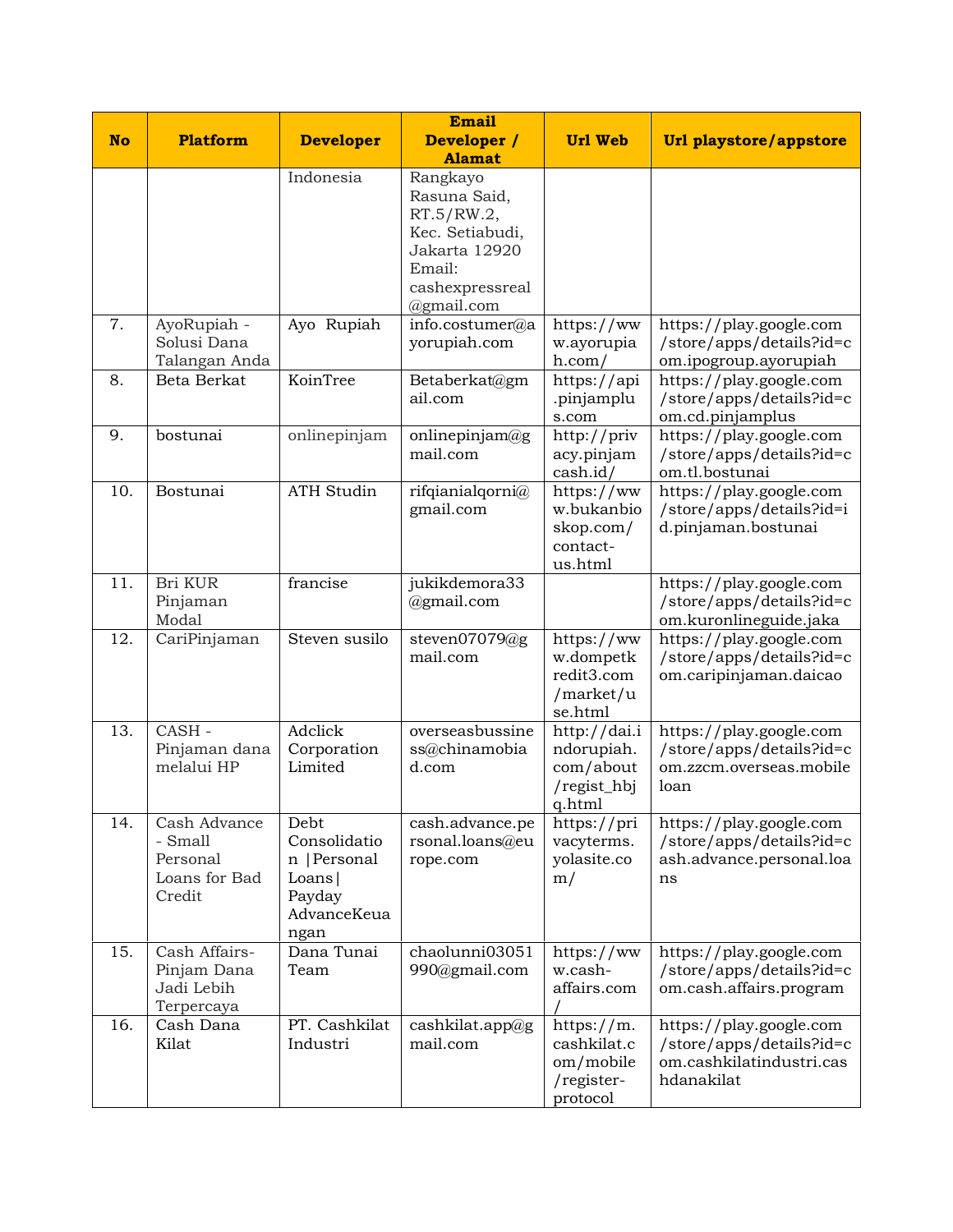|           |                                                                |                                                  | <b>Email</b>                                      |                                                                                 |                                                                                                                 |
|-----------|----------------------------------------------------------------|--------------------------------------------------|---------------------------------------------------|---------------------------------------------------------------------------------|-----------------------------------------------------------------------------------------------------------------|
| <b>No</b> | <b>Platform</b>                                                | <b>Developer</b>                                 | Developer /<br><b>Alamat</b>                      | Url Web                                                                         | Url playstore/appstore                                                                                          |
| 17.       | CashBon                                                        | Pinjaman.                                        | pinjamanflt@gm<br>ail.com                         | http://ww<br>w.cashbon.<br>com/                                                 | https://play.google.com<br>/store/apps/details?id=c<br>om.finlabtech.cashbon                                    |
| 18.       | cashcash                                                       | Firestorm-<br>sea                                | business@firest<br>orm-sea.com                    | http://app<br>s.cashcash.<br>id                                                 | https://play.google.com<br>/store/apps/details?id=c<br>om.firestorm.sea.cashca<br>sh                            |
| 19.       | coopa loans                                                    | ru-soft                                          | ruthnthenya@g<br>mail.com                         |                                                                                 | https://play.google.com<br>/store/apps/details?id=c<br>om.ru_soft.loans.kenya.b<br>ranch.banking.coopaloa<br>ns |
| 20.       | CreditSmart                                                    | PT.FINTECH<br><b>BERSAMA</b><br><b>INDONESIA</b> | Costumerservice<br>@finlabtech.com                | http://ww1<br>.creditsmar<br>t.com                                              | https://play.google.com<br>/store/apps/details?id=c<br>om.quant.creditsmart                                     |
| 21.       | Dana Berkat                                                    | alatberkat                                       | rupiahcashbos@<br>gmail.com                       | https://api<br>.danaberka<br>t.com                                              | https://play.google.com<br>/store/apps/details?id=c<br>om.cd.DanaBerkat                                         |
| 22.       | Dana Flash                                                     | Dana Flash                                       | $d$ anaflash $20181$<br>8@gmail.com               | https://da<br>naflash.co<br>m/                                                  | https://play.google.com<br>/store/apps/details?id=c<br>om.danaflash.VNXOd                                       |
| 23.       | Dana Go -<br>Dana<br>pinjaman cair<br>seketika                 | <b>KTP</b>                                       | business@gogod<br>ana.com                         | https://pla<br>y.google.co<br>m/store/a<br>pps/details<br>?id=com.ps<br>.danago | https://www.gogodana.c<br>$om/\#/home$                                                                          |
| 24.       | Dana<br>Indonesia                                              | PT. DANA<br><b>INDONESIA</b>                     | $\overline{\mathsf{animebitlovers}}$<br>gmail.com | http://dan<br>aindonesia.<br>blogspot.co<br>m/                                  | https://play.google.com<br>/store/apps/details?id=c<br>om.wDanaIndonesia_749<br>3489                            |
| 25.       | Dana Kilat -<br>Pinjaman<br>Online Aman,<br>Cepat dan<br>Mudah | Pendaan<br>Multi Tech                            | zerafaras61@gm<br>ail.com                         |                                                                                 | https://play.google.com<br>/store/apps/details?id=i<br>d.dana.kilatsuper                                        |
| 26.       | Dana One                                                       | doubletan                                        | tantan1990070<br>1@163.com                        | http://ww<br>w.shoujijie<br>kuan.com                                            | https://play.google.com<br>/store/apps/details?id=c<br>om.dana.one                                              |
| 27.       | Dana<br>Pinjaman<br>Modal Cepat<br>Terkini                     | TB Dev                                           | terathick@gmail<br>.com                           |                                                                                 | https://play.google.com<br>/store/apps/details?id=c<br>om.zizanur21.Pinjaman_<br>Modal_Cepat                    |
| 28.       | Dana Sukses                                                    | PT. Pratama<br>Asia Abadi                        | danasuksespinj<br>aman@gmail.co<br>m              | http://ww<br>w.danasuk<br>ses.com/                                              | https://play.google.com<br>/store/apps/details?id=c<br>om.pratama.danasukses                                    |
| 29.       | DanaBonus                                                      | PT. MAXIMA<br><b>ALASKA</b><br><b>MANDIRI</b>    | layanan.danabo<br>nus@gmail.com                   | https://ww<br>w.kreditpas<br>ar.id / #/                                         | https://play.google.com<br>/store/apps/details?id=i<br>d.danabonus.android                                      |
| 30.       | Danain Cepat<br>- Cara                                         | Pratadit<br>DevAnd                               | adit.devan.prata<br>ma@gmail.com                  | http://alvu<br>s.id/                                                            | https://play.google.com<br>store/apps/details?id=i                                                              |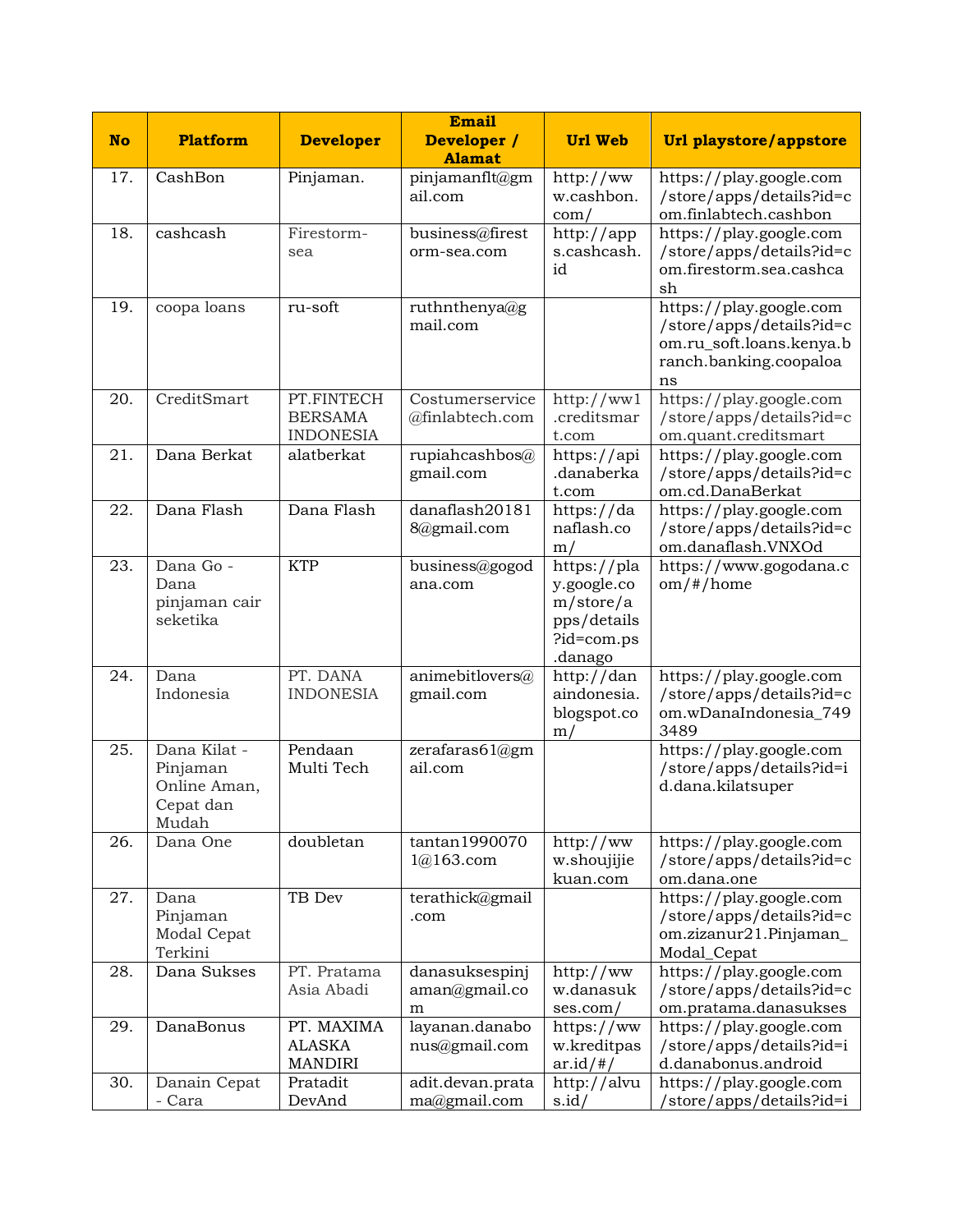| <b>No</b> | <b>Platform</b>                                                 | <b>Developer</b>                   | <b>Email</b><br>Developer /<br><b>Alamat</b>                                                                                                     | <b>Url Web</b>                                                       | Url playstore/appstore                                                                          |
|-----------|-----------------------------------------------------------------|------------------------------------|--------------------------------------------------------------------------------------------------------------------------------------------------|----------------------------------------------------------------------|-------------------------------------------------------------------------------------------------|
|           | Mendapatkan<br>Pinjaman<br>Aman                                 |                                    |                                                                                                                                                  |                                                                      | d.pradev.danaincepat                                                                            |
| 31.       | DanaKita                                                        | PT. DanaKita<br>Prima Data         | webmaster@dan<br>akita.com //<br>Gandaria 8<br>Office, Lt.16<br>Unit K, Jl.<br>Sultan Iskandar<br>Muda, Jakarta<br>Selatan, DKI<br>Jakarta 12210 | https://da<br>nakita.com                                             |                                                                                                 |
| 32.       | Danaku                                                          | WeiWa<br>Technical<br>Compay       | 18559284449@<br>163.com                                                                                                                          | http:// $m.s$<br>houjiweidai<br>.cn                                  | https://play.google.com<br>/store/apps/details?id=c<br>om.raja.danaku                           |
| 33.       | DanaPinjaman                                                    | Pinjaman.                          | pinjamanflt@gm<br>ail.com                                                                                                                        | http://ww<br>w.danapinj<br>aman.com/                                 | https://play.google.com<br>/store/apps/details?id=c<br>om.finlabtech.danapinja<br>man           |
| 34.       | Doctor Đồng                                                     | Infinto PTE<br>Ltd                 | hotro@doctordo<br>ng.vn                                                                                                                          | https://do<br>ctordong.v<br>n/                                       | https://play.google.com<br>/store/apps/details?id=c<br>om.finstar.ddong                         |
| 35.       | Dokter<br>Pinjaman                                              | doubletan                          | tantan1990070<br>1@163.com                                                                                                                       | http://ww<br>w.shoujijie<br>kuan.com                                 | https://play.google.com<br>/store/apps/details?id=c<br>om.pinjaman.dokter                       |
| 36.       | Dokter Uang -<br>Pasar Rupiah                                   | Docter Dana<br>Limited             | cs@dokteruang.<br>com                                                                                                                            | http://ww<br>w.doctorua<br>ng.com/                                   | https://play.google.com<br>/store/apps/details?id=c<br>om.yinshan.du                            |
| 37.       | Dompet Ajaib-<br>Pinjaman<br>semua orang,<br>mudah dan<br>cepat | zhangzhijie4<br>72                 | zhangzhijie472<br>@gmail.com                                                                                                                     | http://stati<br>c.ajaibdom<br>pet.com/ab<br>out/dompe<br>tajaib.html | https://play.google.com<br>/store/apps/details?id=c<br>om.ninestars.pinjamandi<br>gital         |
| 38.       | Dompet Kartu                                                    | DompetKartu                        | dompetkartu66<br>@gmail.com                                                                                                                      | http://dom<br>pet.dompet<br>-kartu.com                               | https://play.google.com<br>/store/apps/details?id=c<br>om.dk.cashloan                           |
| 39.       | Dr Rupiah                                                       |                                    |                                                                                                                                                  |                                                                      |                                                                                                 |
| 40.       | Easy Cash                                                       | Najah<br>Success Sdn<br><b>Bhd</b> | sales@najahgur<br>u.com                                                                                                                          | https://naj<br>ahguru.co<br>m/                                       | https://play.google.com<br>/store/apps/details?id=c<br>om.najahappplat.androi<br>d5adf0a168a245 |
| 41.       | Easy loans<br>online                                            | informacion<br>veraz               | gneriun@gmail.c<br>om                                                                                                                            |                                                                      | https://play.google.com<br>/store/apps/details?id=e<br>asy.loans                                |
| 42.       | Easy Pinjaman                                                   | uangmarket                         | Uangmarket@g<br>mail.com                                                                                                                         | https://ww<br>w.easypinja<br>manid.com<br>/privacy.ht<br>ml          | https://play.google.com<br>/store/apps/details?id=c<br>om.easypinjaman.easy                     |
| 43.       | EasyKta-<br>Pinjaman                                            | EasyKTA                            | easy_kta@yahoo<br>.com                                                                                                                           | http://ww<br>w.easykta.o                                             | https://play.google.com<br>/store/apps/details?id=c                                             |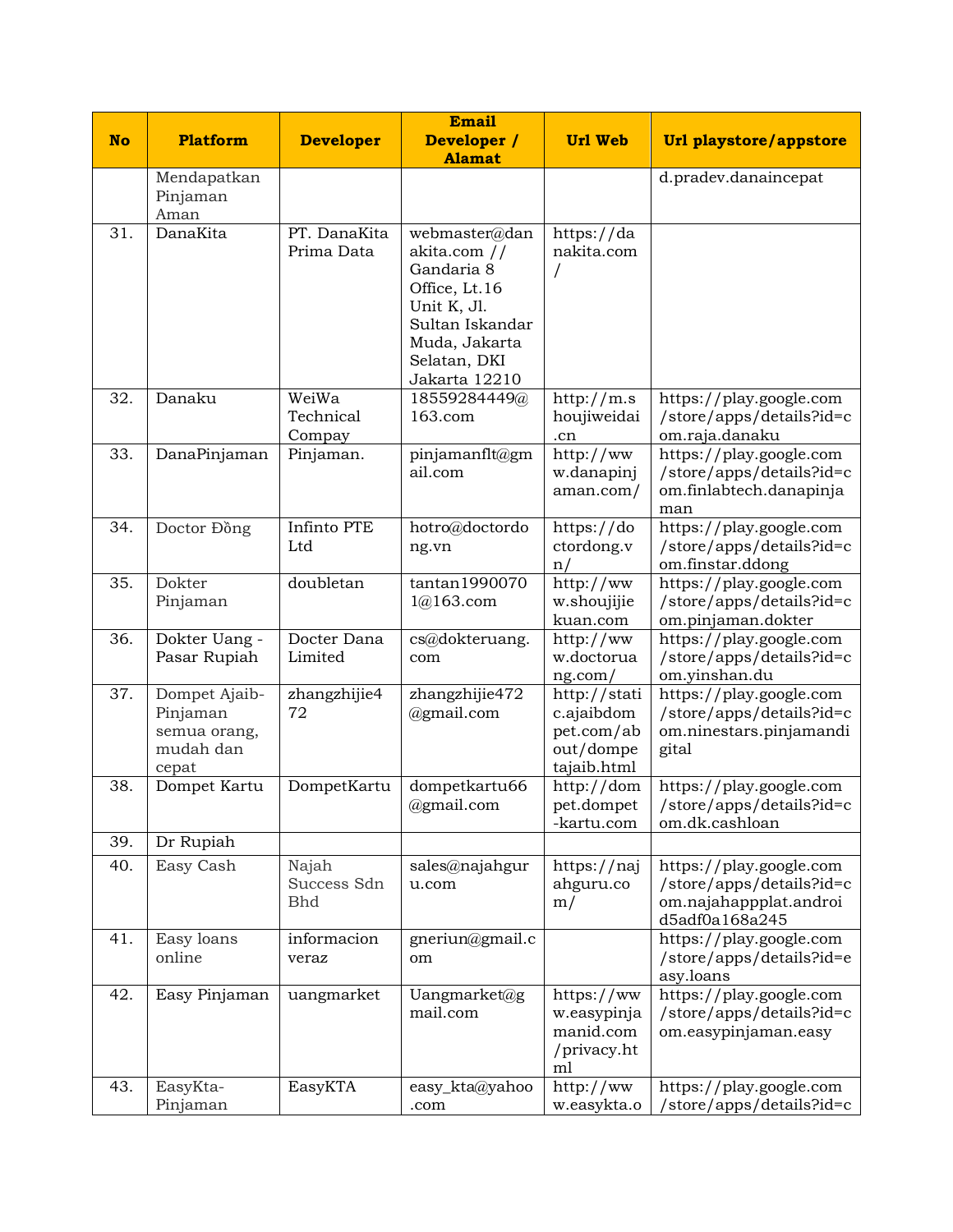| <b>No</b> | <b>Platform</b>     | <b>Developer</b>                     | <b>Email</b><br>Developer /<br><b>Alamat</b>                                                                                                                                                                                                                                                                                                                                                                                 | <b>Url Web</b>                                                                              | Url playstore/appstore                                                                |
|-----------|---------------------|--------------------------------------|------------------------------------------------------------------------------------------------------------------------------------------------------------------------------------------------------------------------------------------------------------------------------------------------------------------------------------------------------------------------------------------------------------------------------|---------------------------------------------------------------------------------------------|---------------------------------------------------------------------------------------|
|           | Dana Online         |                                      |                                                                                                                                                                                                                                                                                                                                                                                                                              | rg/                                                                                         | om.wPinjamanOnlineEas<br>yKta_6013953                                                 |
| 44.       | Fast Money<br>Lend  | Tradingwheel<br>S                    | tradingwheels1<br>@gmail.com                                                                                                                                                                                                                                                                                                                                                                                                 |                                                                                             | https://play.google.com<br>/store/apps/details?id=t<br>sc.fastmoney.lend              |
| 45.       | FastRupiah          | FastRupiah                           | public@uangsak<br>u.cn                                                                                                                                                                                                                                                                                                                                                                                                       | http://ww<br>w.uangsak<br>u.id/                                                             | https://play.google.com<br>/store/apps/details?id=<br>weiju.FastRupiah.androi<br>d    |
| 46.       | flash Rupiah        | PT. Lombok<br>Jaya<br>Teknologi      | rupiahflash@gm<br>ail.com                                                                                                                                                                                                                                                                                                                                                                                                    | http://149.<br>129.214.20<br>6:8888/det<br>ailed.html                                       | https://play.google.com<br>/store/apps/details?id=c<br>om.lbz.flash.rupiah            |
| 47.       | Gampang<br>Pinjaman | Gambang<br>Pinjaman                  | gampang.pinja<br>man2018@gmai<br>$1$ .com                                                                                                                                                                                                                                                                                                                                                                                    | https://ga<br>mpang-<br>m.iposecur<br>$e$ .com/mob<br>ile/third-<br>party-loan-<br>protocol | https://play.google.com<br>/store/apps/details?id=c<br>om.gampang.gampangpi<br>njaman |
| 48.       | GetTunai            | shidoudou                            | shidoudou2012<br>@gmail.com                                                                                                                                                                                                                                                                                                                                                                                                  | http://api.<br>xiaoxinjin.c<br>om/                                                          | https://play.google.com<br>/store/apps/details?id=c<br>om.gettunai.gettunai           |
| 49.       | Gocash              | PT Teknologi<br>Kuantum<br>Indonesia | Alamat:<br>1. Central Park<br>Office Tower<br>(APL Tower)<br>17th Floor<br>Suite T3, Jl.<br>Letjen S.<br>Parman Kav.<br>28, Jakarta<br><b>Barat 11470</b><br>2. Neo SOHO<br>Capital 33rd<br>floor, Suite<br>3301 - 3305,<br>Jl. Letjen S.<br>Parman Kav.<br>28, Jakarta<br><b>Barat 11470</b><br>Email:<br>$bd\_marketing(a)$<br>mintq.com;<br>pr@mintq.com;<br>cs@gocash.co.id<br>Telepon:<br>021 80631340<br>021 8067-9606 | https://ww<br>w.gocash.c<br>o.id/<br>http://ww<br>w.mintq.cn                                | https://play.google.com<br>/store/apps/details?id=c<br>om.mintq.gocash                |
| 50.       | Go Cash             | PT Kredit<br>Mega Reksa              | moveitab@yaho<br>o.com                                                                                                                                                                                                                                                                                                                                                                                                       |                                                                                             |                                                                                       |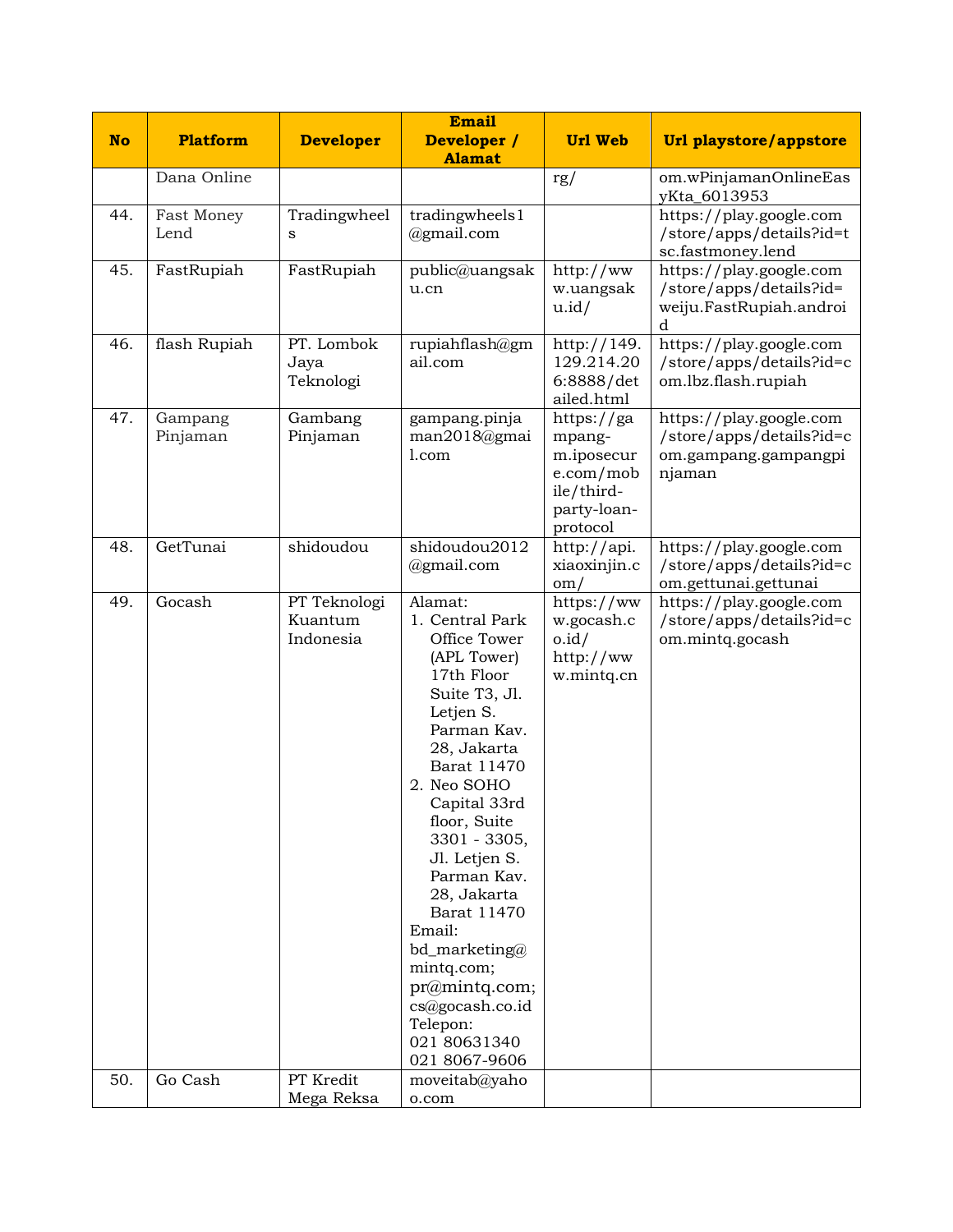| <b>No</b> | <b>Platform</b>                                                   | <b>Developer</b>                                                 | <b>Email</b><br>Developer /             | <b>Url Web</b>                                                      | Url playstore/appstore                                                                                 |
|-----------|-------------------------------------------------------------------|------------------------------------------------------------------|-----------------------------------------|---------------------------------------------------------------------|--------------------------------------------------------------------------------------------------------|
|           |                                                                   |                                                                  | <b>Alamat</b>                           |                                                                     |                                                                                                        |
| 51.       | Go Dana                                                           | <b>Best</b><br>Customer<br>Service                               | ynhj01@adpans<br>hi.com                 | https://ww<br>w.gogodana<br>.com/#/ho<br>me                         | https://play.google.com<br>/store/apps/details?id=c<br>om.ps.godana                                    |
| 52.       | Go Duit                                                           | ssdenl                                                           | flbhj@adpanshi.<br>com                  | https://ww<br>w.gogodana<br>.com                                    | https://play.google.com<br>/store/apps/details?id=c<br>om.ps.goduit                                    |
| 53.       | Go Duit -<br>Pinjaman dana<br>darurat                             | Costumer<br>Service 1                                            | ynhj01@adpans<br>hi.com                 | https://ww<br>w.gogodana<br>.com/#/ $ho$<br>me                      | https://play.google.com<br>/store/apps/details?id=c<br>om.ps.goduit                                    |
| 54.       | Go Uang                                                           | GoLoan, Inc.                                                     | lcyangmi@163.c<br>om                    |                                                                     | https://play.google.com<br>/store/apps/details?id=c<br>om.market.gouang                                |
| 55.       | GoCard -<br>Pinjam Uang                                           | Go Card<br>Indonesia                                             | gocardindonesia<br>@gmail.com           | http://pub<br>.kartuserba<br>.com/Kredi<br>tnesiaAgree<br>ment.html | https://play.google.com<br>/store/apps/details?id=c<br>om.creditloan.gocard                            |
| 56.       | GoDuit $\sim$<br>Pinjaman<br>online cepat<br>dan aman             | PT. CAHAYA<br><b>MAS</b><br><b>TEKNOLOGI</b><br><b>INDONESIA</b> | cahayamastechi<br>ndo@gmail.com         | https://ww<br>w.go-<br>duit.com/                                    | https://play.google.com<br>/store/apps/details?id=c<br>om.cmti.goduit                                  |
| 57.       | GoKredit                                                          | Thunderlab                                                       | contact@go-<br>kredit.com               | https://go-<br>kredit.com                                           | https://play.google.com<br>/store/apps/details?id=c<br>om.Thunderlab.GoKredit                          |
| 58.       | GoPinjaman -<br>Tunai Uang<br>kredit Loan                         | rxiao                                                            | admin@amxc.te<br>ch                     |                                                                     | https://play.google.com<br>/store/apps/details?id=1<br>a.dahuo.app.android.xia<br>ojia.in.beikeqianbao |
| 59.       | GoRp-Online<br><b>PINJAM</b>                                      | <b>TECHFINRU</b><br><b>PIAHGO</b>                                | bbtlrm001@gma<br>il.com                 | http://ww<br>w.indgorp.c<br>om/Grop/<br>home                        | https://play.google.com<br>/store/apps/details?id=c<br>om.gorp.gorp                                    |
| 60.       | Go Rupiah -<br>Pinjaman<br><b>Uang Rupiah</b><br>Mudah &<br>Cepat | PT Kredit<br>Mega Reksa                                          | moveitab@yaho<br>o.com                  |                                                                     |                                                                                                        |
| 61.       | GoTunai                                                           | enjoylife1                                                       | https://www.go<br>godana.com/#/<br>home |                                                                     | https://play.google.com<br>/store/apps/details?id=c<br>om.ps.gotunai                                   |
| 62.       | Hai Kredit                                                        | doubletan                                                        | tantan1990070<br>1@163.com              | http://ww<br>w.shoujijie<br>kuan.com                                | https://play.google.com<br>/store/apps/details?id=c<br>om.hai.kredit                                   |
| 63.       | HaloCash -<br>Pinjaman Kilat<br>Anda                              | Halocash                                                         | help@halocash.<br>co.id                 | http://ww<br>w.halocash<br>.co.id/                                  | https://play.google.com<br>/store/apps/details?id=i<br>d.halocash                                      |
| 64.       | Instant Hakika<br>cash loan                                       | Usos                                                             | Usokish@gmail.<br>com                   |                                                                     | https://play.google.com<br>/store/apps/details?id=c<br>om.Giftlordsapp.Instanth                        |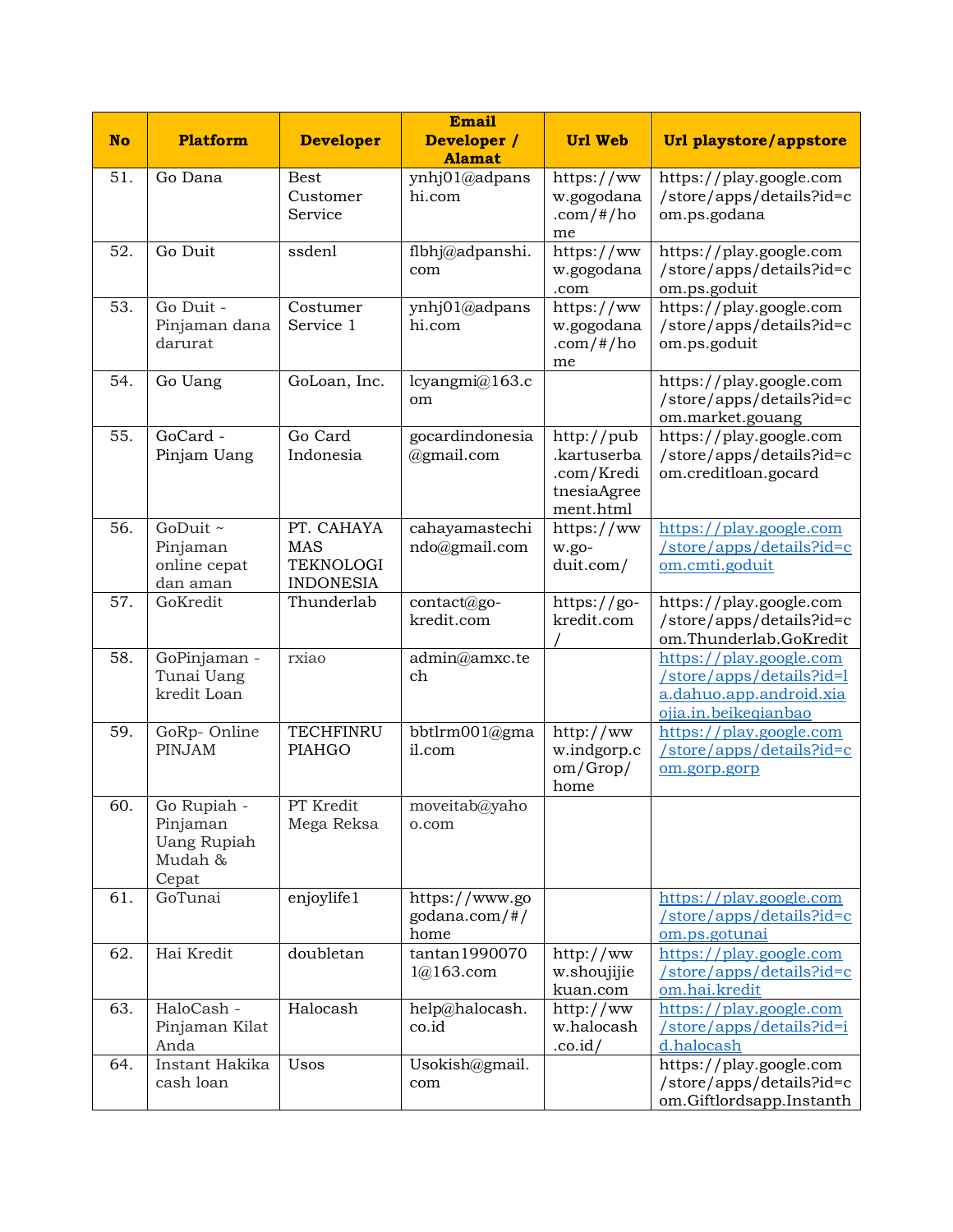| <b>No</b> | <b>Platform</b>                                                       | <b>Developer</b>                 | <b>Email</b><br>Developer /<br><b>Alamat</b>                                                                                                                                                                             | Url Web                                                      | Url playstore/appstore                                                                           |
|-----------|-----------------------------------------------------------------------|----------------------------------|--------------------------------------------------------------------------------------------------------------------------------------------------------------------------------------------------------------------------|--------------------------------------------------------------|--------------------------------------------------------------------------------------------------|
|           |                                                                       |                                  |                                                                                                                                                                                                                          |                                                              | akikaloan.Easyfastcash                                                                           |
| 65.       | InvestKu -<br>Safest Online<br>P <sub>2</sub> P Lending<br>Platform   | InvestKu                         | cs.investku@gm<br>ail.com                                                                                                                                                                                                | http://ww<br>w.investku.<br>$net/?t = 153$<br>501050077<br>6 | https://play.google.com<br>/store/apps/details?id=c<br>om.investku.app                           |
| 66.       | Kami Rupiah                                                           |                                  |                                                                                                                                                                                                                          |                                                              |                                                                                                  |
| 67.       | Kami Dana<br>Rupiah                                                   | Pt. Saku<br>cepiat<br>technology | 391431657@qq.<br>com                                                                                                                                                                                                     | https://ka<br>mirupiah-<br>m.iposecur<br>e.com               | https://play.google.com<br>/store/apps/details?id=c<br>om.sakucepiatindustri.k<br>amirdanarupiah |
| 68.       | KoinExtra                                                             | tangrui                          | tangrui020708@<br>gmail.com                                                                                                                                                                                              | http://stati<br>c.koinextra<br>.com                          | https://play.google.com<br>/store/apps/details?id=c<br>om.uangtech.koinextra                     |
| 69.       | komputer-<br>kta, kredit<br>mobil&Dompet<br>or<br>Pinjaman, skyp<br>e | ประยูร ประนอม                    | feizhaifuaileshui<br>@163.com                                                                                                                                                                                            |                                                              | https://play.google.com<br>/store/apps/details?id=c<br>om.loans.credits.bank.ca<br>sh            |
| 70.       | KooRupiah -<br>Pinjaman<br>Uang                                       | KooRupiah                        | FINTECH7777@<br>gmail.com                                                                                                                                                                                                | http://man<br>age.koorupi<br>ah.com                          | https://play.google.com<br>/store/apps/details?id=c<br>om.koorupiah.cashloan                     |
| 71.       | Kredina                                                               | PT. Kredina<br>Jaya<br>Indonesia | admin@kredina.<br>com                                                                                                                                                                                                    | https://kre<br>dina.com/                                     | https://play.google.com<br>/store/apps/details?id=c<br>om.kredina.kredina                        |
| 72.       | Kredit Mini                                                           | gaohong                          | hong081514@g<br>mail.com                                                                                                                                                                                                 | http://aaa.<br>kreditmini.<br>com/                           | https://play.google.com<br>/store/apps/details?id=c<br>om.uangtech.kreditmini                    |
| 73.       | Kredit<br>Pinjaman -<br><b>KTA</b>                                    | Creative<br>Media Dev            | <b>APARTEMEN</b><br>LAGUNA BLOK<br>A 16 NO. 58.<br>$RT/RT$ :<br>006/019<br>KELURAHAN<br>PLUIT,<br><b>KECAMATAN</b><br>PENJARINGAN<br><b>JAKARTA</b><br><b>UTARA DKI</b><br>Jakarta - 14450<br>novita.sutio@gm<br>ail.com |                                                              | https://play.google.com<br>/store/apps/details?id=c<br>om.personalloan.kredito<br>nline          |
| 74.       | Kredit<br>Pinjaman<br>Tanpa Agunan                                    | Dev Co.ID                        | <b>GODEV.KILLER</b><br>@gmail.com                                                                                                                                                                                        |                                                              | https://play.google.com<br>/store/apps/details?id=c<br>om.kredit.ecpl.pinjaman<br>uang           |
| 75.       | Kredit<br>Pinjaman<br>Tunai   BRI                                     | Rejeki Anak<br>Sholeh, PT        | tudio.code19@g<br>mail.com                                                                                                                                                                                               |                                                              | https://play.google.com<br>/store/apps/details?id=c<br>om.kta.bripinjaman                        |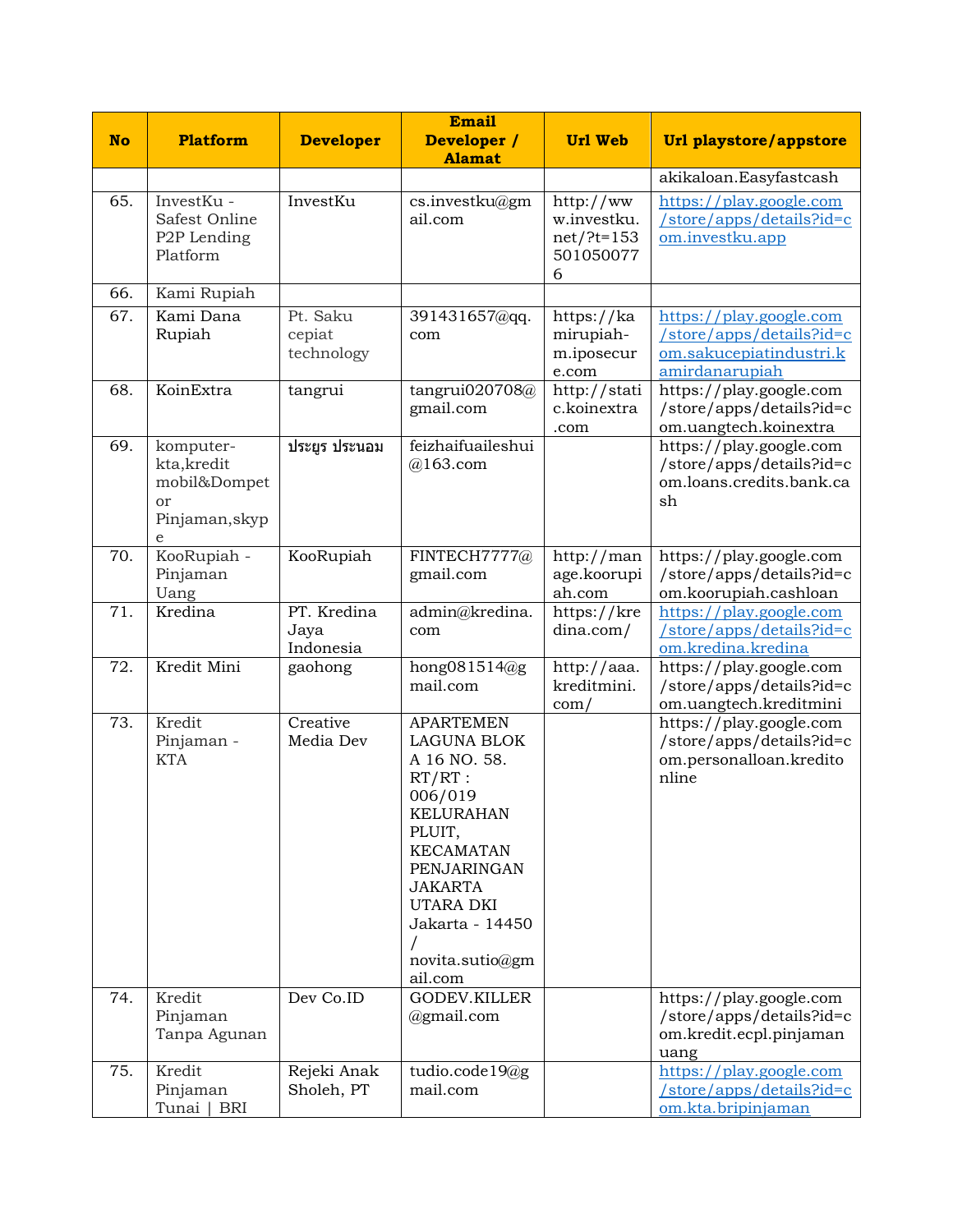| <b>No</b> | <b>Platform</b>                                                | <b>Developer</b>            | <b>Email</b><br>Developer /<br><b>Alamat</b>        | Url Web                                                        | Url playstore/appstore                                                                                 |
|-----------|----------------------------------------------------------------|-----------------------------|-----------------------------------------------------|----------------------------------------------------------------|--------------------------------------------------------------------------------------------------------|
|           | Dana Cepat                                                     |                             |                                                     |                                                                |                                                                                                        |
| 76.       | KTA Bank dan<br>Non Bank<br>Terlengkap                         | AfiqaDev                    | Afiqadev@gmail.<br>com                              |                                                                | https://play.google.com<br>/store/apps/details?id=i<br>d.co.pinjaman.tree.kta                          |
| 77.       | Kuredi-<br>Pinjaman<br>Dana Online<br><b>Uang Cepat</b>        | MobileStone                 | hi@kuredi.com                                       | https://ww<br>w.kuredi.id                                      | https://play.google.com<br>/store/apps/details?id=c<br>om.kuredi.cash                                  |
| 78.       | Kwik Mobi<br>Cash                                              | Vectorcom<br><b>LTD</b>     | vectorcomltd@g<br>mail.com                          |                                                                | https://play.google.com<br>/store/apps/details?id=<br>ke.co.vectorcom.instantl<br>oans                 |
| 79.       | Legit Loan -<br>Need Cash<br>Fast?                             | Tradingwheel<br>S           | morganjeffrey20<br>18@gmail.com                     | https://ww<br>w.legitloan.<br>us                               | https://play.google.com<br>/store/apps/details?id=c<br>om.legit.loan                                   |
| 80.       | LetsGoRupiah<br>- Ayo pinjam<br>dana online<br>sekarang!       | Andy1234Let                 | bbtlrm001@gma<br>il.com                             | http://ww<br>w.letsgorup<br>iah.com/Le<br>ts/home              | https://play.google.com<br>/store/apps/details?id=c<br>om.letsgorupiah.letsgoru<br>piah                |
| 81.       | Loan Box                                                       | ssdenl                      | flbhj@adpanshi.<br>com                              | http://ww<br>w.sanjinxia<br>.com/                              | https://play.google.com<br>/store/apps/details?id=c<br>om.ps.loanbox                                   |
| 82.       | Loan Cash<br>USA - Fast<br>Cash loans!                         | Loan Day<br><b>USA</b>      | maynogames@g<br>mail.com                            | https://ww<br>w.cashday<br>$\text{usa.com}/$                   | https://play.google.com<br>/store/apps/details?id=t<br>sc.cashday.usa                                  |
| 83.       | Loan Globally                                                  | LoanGlobally<br>.com        | info@loangloball<br>y.com                           | http://ww<br>w.loanglob<br>ally.com/                           | https://play.google.com<br>/store/apps/details?id=<br>org.loanglobally                                 |
| 84.       | <b>LOAN ONLINE</b>                                             | Loan Instant<br>& Fast      | loanfastest@gm<br>ail.com                           | http://cas<br>hloanindel<br>hi.com/loa<br>ns%20onli<br>ne.html | https://play.google.com<br>/store/apps/details?id=<br>appinventor.ai_loanfaste<br>st.LoanOnlineIn1Hour |
| 85.       | MagoCash                                                       | Crédit Dép                  | loan@magocash<br>.ca                                |                                                                | https://play.google.com<br>/store/apps/details?id=c<br>om.magidij.jibcshmgo                            |
| 86.       | Masskredit                                                     | masskredit<br>pacifica raya | vincent@masskr<br>edit.com                          | https://ma<br>sskredit.co.<br>id/                              | https://play.google.com<br>/store/apps/details?id=c<br>om.pacificaraya.masskre<br>dit                  |
| 87.       | Mi Credit -<br>Perbandingan<br>Pinjaman, Cicil<br>an&Investasi | Mi Credit                   | micredit-<br>id@xiaomi.com                          | https://id.<br>credit.mi.co<br>m                               | https://play.google.com<br>/store/apps/details?id=c<br>om.mi.credit.id                                 |
| 88.       | Micromoney                                                     | <b>MICROMONE</b><br>Y       | a@money.com.<br>mm                                  | https://mo<br>ney.com.m<br>m/                                  | https://play.google.com<br>/store/apps/details?id=<br>mm.com.money                                     |
| 89.       | Mini Rupiah                                                    |                             | Telepon:<br>02125983963<br>Email:<br>service@geteas | http://ww<br>w.minirupi<br>ah.com/                             | https://play.google.com<br>/store/apps/details?id=c<br>om.minirupiah.mr                                |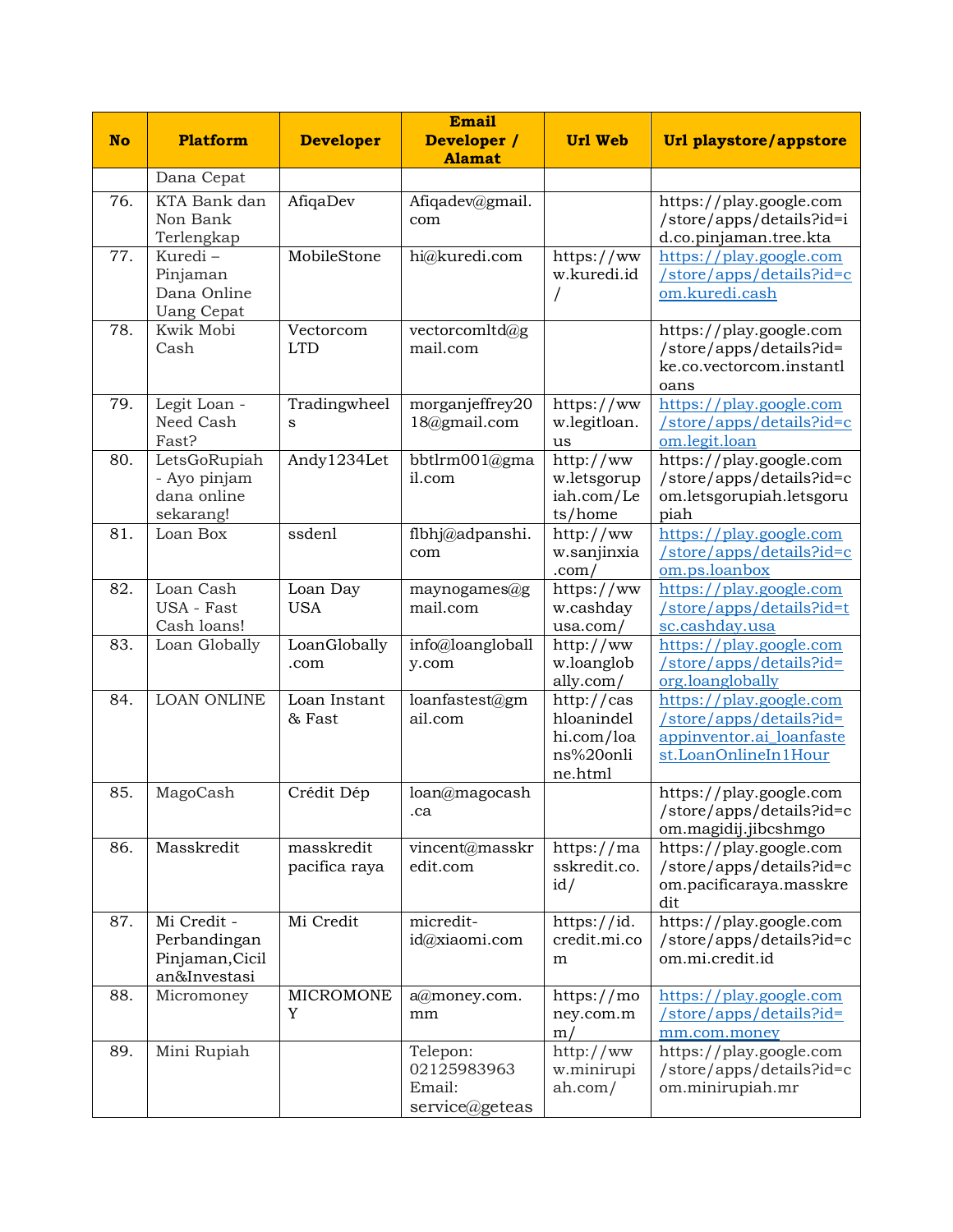| <b>No</b> | <b>Platform</b>                                           | <b>Developer</b>                                            | <b>Email</b><br>Developer /<br><b>Alamat</b>                                                             | Url Web                                                                           | Url playstore/appstore                                                                              |
|-----------|-----------------------------------------------------------|-------------------------------------------------------------|----------------------------------------------------------------------------------------------------------|-----------------------------------------------------------------------------------|-----------------------------------------------------------------------------------------------------|
|           |                                                           |                                                             | ycash.asia;<br>fitri@yangqian<br>guan.com;<br>kdou@yangqia<br>nguan.com;<br>yangyou@yangqi<br>anguan.com |                                                                                   |                                                                                                     |
| 90.       | Money Online,<br>Fast Cash,<br>Pembayaran<br>Pinjaman     | Crytocurrenc<br>y Master -<br>Bitcoin &<br>Ethereum<br>Apps | priscilajosefa77<br>@gmail.com                                                                           | https://loa<br>ny-privacy-<br>policy.hero<br>kuapp.com<br>/privacypol<br>icy.html | https://play.google.com<br>/store/apps/details?id=<br>money.cashadvance.pay<br>day.loans.calculator |
| 91.       | Ok Klik                                                   |                                                             |                                                                                                          |                                                                                   |                                                                                                     |
| 92.       | Online Loan In<br>2 Minute                                | Loan Instant<br>& Fast                                      | loanfastest@gm<br>ail.com                                                                                | http://cas<br>hloanindel<br>hi.com/                                               | https://play.google.com<br>/store/apps/details?id=<br>appinventor.ai_loanfaste<br>st.OnlineLoan     |
| 93.       | Payday loans                                              | <b>BigBoss</b><br>Studio                                    | nuttapong.t@gm<br>ail.com                                                                                |                                                                                   | https://play.google.com<br>/store/apps/details?id=c<br>om.bigbosshowto.payday<br>loans146           |
| 94.       | Personal Loan<br>In 30 Seconds                            | Loan Instant<br>& Fast                                      | loanfastest@gm<br>ail.com                                                                                | http://pers<br>onalloandel<br>hixyz/                                              | https://play.google.com<br>/store/apps/details?id=c<br>om.wPersonalLoanIn30S<br>econds_6558685      |
| 95.       | Personal loans<br>online                                  | informacion<br>veraz                                        | gneriun@gmail.c<br><sub>om</sub>                                                                         |                                                                                   | https://play.google.com<br>/store/apps/details?id=<br>personal.loans                                |
| 96.       | Pinjam Aja -<br>Pilihan Tepat<br>Pinjaman<br>Online       | JDone Dev                                                   | jdone.dev@gmail<br>.com                                                                                  |                                                                                   | https://play.google.com<br>/store/apps/details?id=c<br>om.done.pinjamaja                            |
| 97.       | Pinjam Petir                                              | Jimmy_oy                                                    | yuling@xinliann<br>etwork.com                                                                            |                                                                                   | https://play.google.com<br>/store/apps/details?id=c<br>om.xinlian.fastloan                          |
| 98.       | Pinjam Plus                                               | KoinTree                                                    | betaberkat@gm<br>ail.com                                                                                 | https://api<br>.pinjamplu<br>s.com                                                | https://play.google.com<br>/store/apps/details?id=c<br>om.cd.pinjamplus                             |
| 99.       | Pinjam Plus                                               | Kointree                                                    | betaberkat@gm<br>ail.com                                                                                 | https://api<br>.pinjamplu<br>s.com/mob<br>ileWeb/info<br>mation.htm<br>1          | https://play.google.com<br>/store/apps/details?id=c<br>om.cd.pinjamplus                             |
| 100.      | pinjam tunai -<br>pinjaman<br>online untuk<br>pinjam uang | JDone Dev                                                   | done.dev@gmail<br>.com                                                                                   |                                                                                   | https://play.google.com<br>/store/apps/details?id=c<br>om.done.pinjamtunai                          |
| 101.      | Pinjam Uang                                               | Go FINTECH                                                  | annesandyqu@g                                                                                            | https://ww                                                                        | https://play.google.com                                                                             |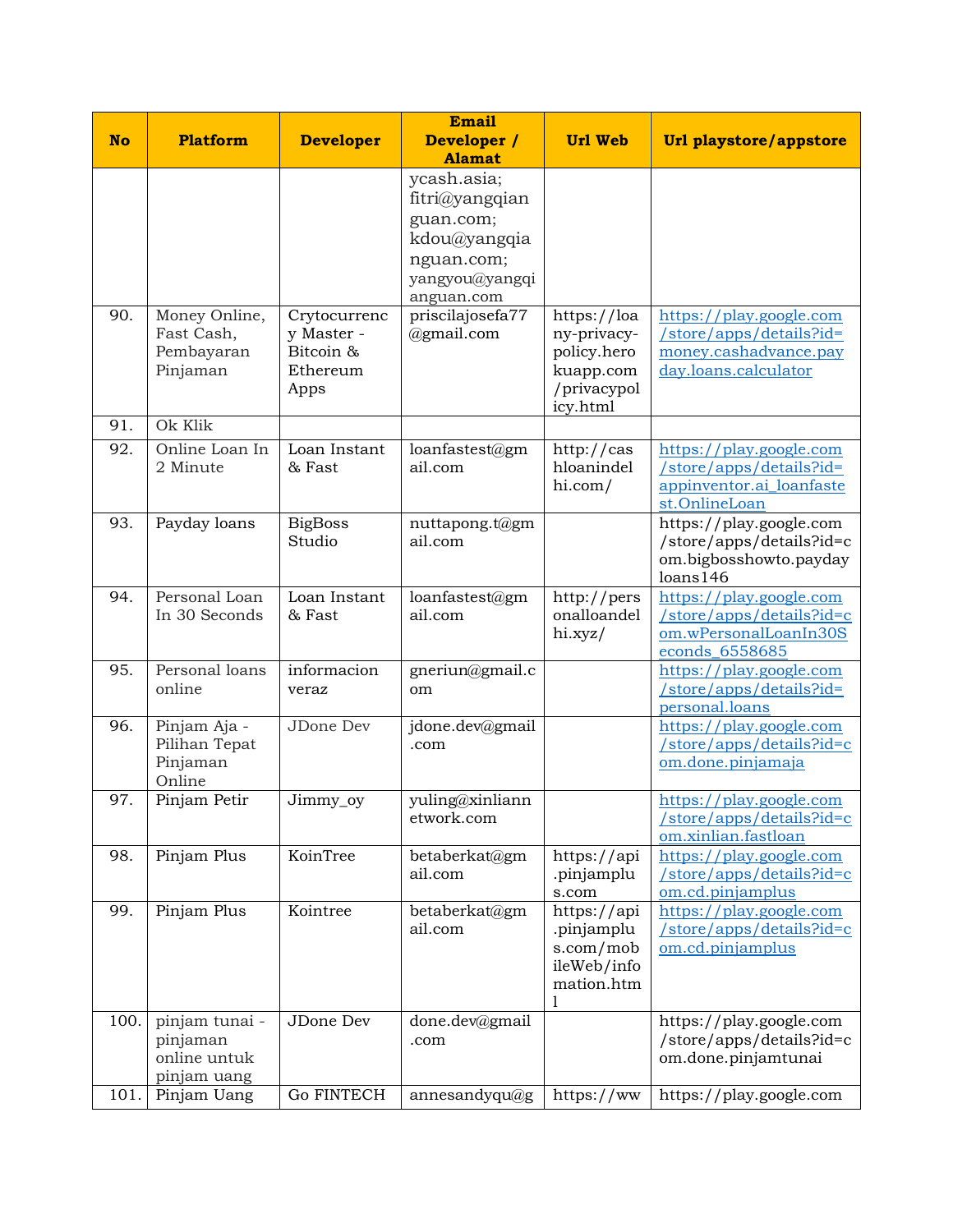| <b>No</b> | <b>Platform</b>                                      | <b>Developer</b>      | <b>Email</b><br>Developer /<br><b>Alamat</b>                                                                                                                                                                                    | Url Web                                                                                            | Url playstore/appstore                                                                     |
|-----------|------------------------------------------------------|-----------------------|---------------------------------------------------------------------------------------------------------------------------------------------------------------------------------------------------------------------------------|----------------------------------------------------------------------------------------------------|--------------------------------------------------------------------------------------------|
|           |                                                      |                       | mail.com                                                                                                                                                                                                                        | w.uuangpr<br>o.id                                                                                  | /store/apps/details?id=<br>pinjam.uang.rupiah.mar<br>ket                                   |
| 102.      | Pinjaman                                             | Pinjaman.             | pinjamanflt@gm<br>ail.com                                                                                                                                                                                                       | http://ww<br>w.pinjaman<br>.com/                                                                   | https://play.google.com<br>/store/apps/details?id=c<br>om.finlabtech.pinjaman              |
| 103.      | Pinjaman<br>Bank                                     | G20N                  | One Pacific<br>Place SCBD, Jl.<br>Jend. Sudirman<br>Kav.52-53,<br>Jakarta 12190                                                                                                                                                 | https://ww<br>w.klikdirek<br>tori.com/                                                             | https://play.google.com<br>/store/apps/details?id=c<br>om.wPINJAMANBANK                    |
| 104.      | Pinjaman<br>Bersama                                  | rahtala tech          | bobbyfaisal01@<br>gmail.com                                                                                                                                                                                                     |                                                                                                    | https://play.google.com<br>/store/apps/details?id=s<br>ite.rahtalatech.pinjaman<br>bersama |
| 105.      | Pinjaman<br>Cepat                                    | Creative<br>Media Dev | <b>APARTEMEN</b><br><b>LAGUNA BLOK</b><br>A 16 NO. 58.<br>$RT/RT$ :<br>006/019<br><b>KELURAHAN</b><br>PLUIT,<br><b>KECAMATAN</b><br>PENJARINGAN<br><b>JAKARTA</b><br>UTARA DKI<br>Jakarta - 14450<br>novita.sutio@gm<br>ail.com |                                                                                                    | https://play.google.com<br>/store/apps/details?id=c<br>om.dana.one                         |
| 106.      | pinjaman<br>cepat                                    | yoyozhou              | iamrobottx1@g<br>mail.com                                                                                                                                                                                                       | https://pla<br>tplat.oss-<br>cn-<br>shanghai.al<br>iyuncs.com<br>/static/pri<br>vacy_jqks.h<br>tml | https://play.google.com<br>/store/apps/details?id=c<br>om.pcash.inda                       |
| 107.      | Pinjaman<br>Dana Online<br>Five In One               | sumartinidev          | sumartinidev@g<br>mail.com                                                                                                                                                                                                      | http://ww<br>w.e-<br>droid.net                                                                     | https://play.google.com<br>/store/apps/details?id=s<br>um.pinjam.uangonlinete<br>rbaru     |
| 108.      | Pinjaman<br>Dana Tunai  <br><b>BRI</b> Dana<br>Cepat | Dev Co.ID             | GODEV.Killer@g<br>mail.com                                                                                                                                                                                                      |                                                                                                    | https://play.google.com<br>/store/apps/details?id=c<br>om.danacepat.bripinjam<br>anonline  |
| 109.      | Pinjam Kilat                                         |                       |                                                                                                                                                                                                                                 |                                                                                                    |                                                                                            |
| 110.      | Pinjaman<br>Kredit                                   | onlinepinjam          | nlinepinjam@g<br>mail.com                                                                                                                                                                                                       | http://app.<br>pinjamano<br>nline.co.id                                                            | https://play.google.com<br>/store/apps/details?id=c<br>om.tl.pinjamanduit                  |
| 111.      | Pinjaman KUR                                         | <b>KUR BRI</b>        | bensakbengi@g                                                                                                                                                                                                                   |                                                                                                    | https://play.google.com                                                                    |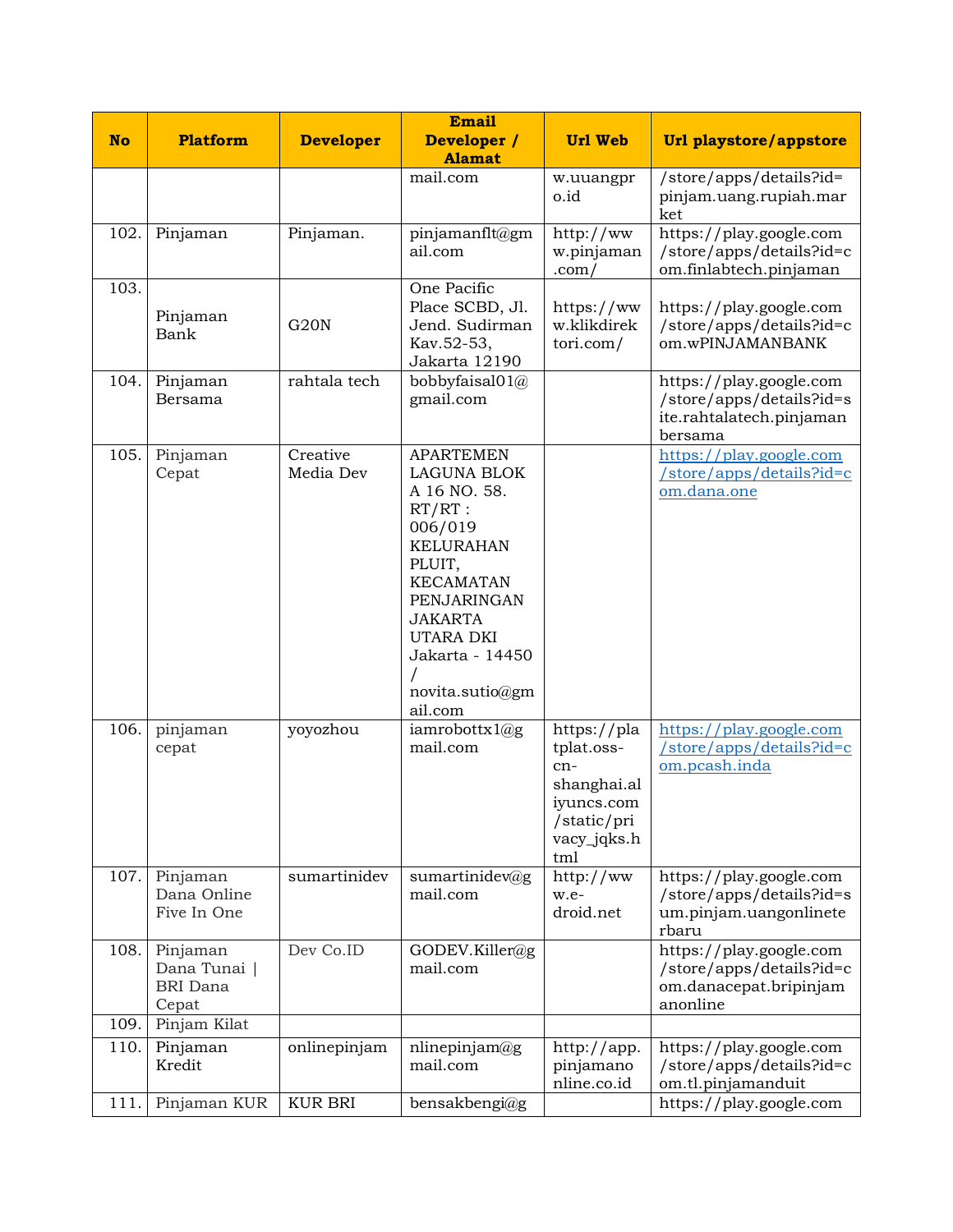| <b>No</b> | <b>Platform</b>                         | <b>Developer</b>             | <b>Email</b><br>Developer /   | Url Web                                                                                              | Url playstore/appstore                                                                              |
|-----------|-----------------------------------------|------------------------------|-------------------------------|------------------------------------------------------------------------------------------------------|-----------------------------------------------------------------------------------------------------|
|           |                                         |                              | <b>Alamat</b>                 |                                                                                                      |                                                                                                     |
|           | Online 2018                             |                              | mail.com                      |                                                                                                      | /store/apps/details?id=c<br>om.bankonline.pinjaman<br>dankur2018                                    |
| 112.      | Pinjaman<br>Online Dengan<br>Cicilan    | Susan E.<br>Yetter           | isokdiam@gmail<br>.com        | http://ww<br>w.e-<br>droid.net/p<br>rivacy.php?<br>ida=44585<br>3&idl=en                             | https://play.google.com<br>/store/apps/details?id=c<br>om.susandev.pinjaman.o<br>nlinedengancicilan |
| 113.      | Pinjaman<br>Online Dengan<br><b>KTP</b> | Susan E.<br>Yetter           | isokdiam@gmail<br>.com        | http://ww<br>w.e-<br>droid.net/p<br>rivacy.php?<br>ida=44585<br>3&idl=en                             | https://play.google.com<br>/store/apps/details?id=c<br>om.susandev.pinjamano<br>nlinedenganktp      |
| 114.      | Pinjaman<br>online tanpa<br>jaminan     | Dev Co.ID                    | pinjaman.online<br>@gmail.com |                                                                                                      | https://play.google.com<br>/store/apps/details?id=i<br>d.dev.pinjaman.onlineta<br>npajaminan        |
| 115.      | Pinjaman<br>Pintar                      | WeiWa<br>Technical<br>Compay | 18559284449@<br>163.com       | http:// $m.s$<br>houjiweidai<br>.cn/clause.<br>html                                                  | https://play.google.com<br>/store/apps/details?id=c<br>om.dana.oneu                                 |
| 116.      | Pinjaman Plus                           | Pinjaman<br>Plus             |                               |                                                                                                      |                                                                                                     |
| 117.      | Pinjaman Pro                            | Pinjam Uang                  | tunaiplaza@gma<br>il.com      | http://ww<br>w.tunaiplaz<br>a.com/                                                                   | https://play.google.com<br>/store/apps/details?id=c<br>om.cd.TunaiPlaza                             |
| 118.      | Pinjaman<br>Tanpa Agunan                | rahtala tech                 | bobbyfaisal01@<br>gmail.com   |                                                                                                      | https://play.google.com<br>/store/apps/details?id=s<br>ite.pinjaman.pinjamanta<br>npaagunan         |
| 119.      | Pinjaman<br>Tanpa Agunan                | Rejeki Anak<br>Sholeh, PT    | studio.code19@<br>gmail.com   |                                                                                                      | https://play.google.com<br>/store/apps/details?id=c<br>om.kredit.pinjamanuang                       |
| 120.      | Pinjaman<br>Tanpa Agunan                | Ginting<br>Group             | eriginting.85@g<br>mail.com   |                                                                                                      | https://play.google.com<br>/store/apps/details?id=c<br>om.kredit.ting.pinjamua<br>ng                |
| 121.      | Pinjaman<br>Tanpa<br>Angsuran           | Rafif<br>Developer           | group.ginting@g<br>mail.com   |                                                                                                      | https://play.google.com<br>/store/apps/details?id=c<br>om.rafif.pinjamanduit                        |
| 122.      | Pinjaman<br>Tunai BNI<br>Terbaru        | Nupnup<br>Studio             | astyastuty73@g<br>mail.com    | https://do<br>cs.google.c<br>om/docum<br>ent/d/1cW<br>re_XSwEFV<br>ZNFcLGDh<br>peox07ohh<br>xU39mxaw | https://play.google.com<br>/store/apps/details?id=c<br>om.NupnupStudio.Pinja<br>manTunaiBni         |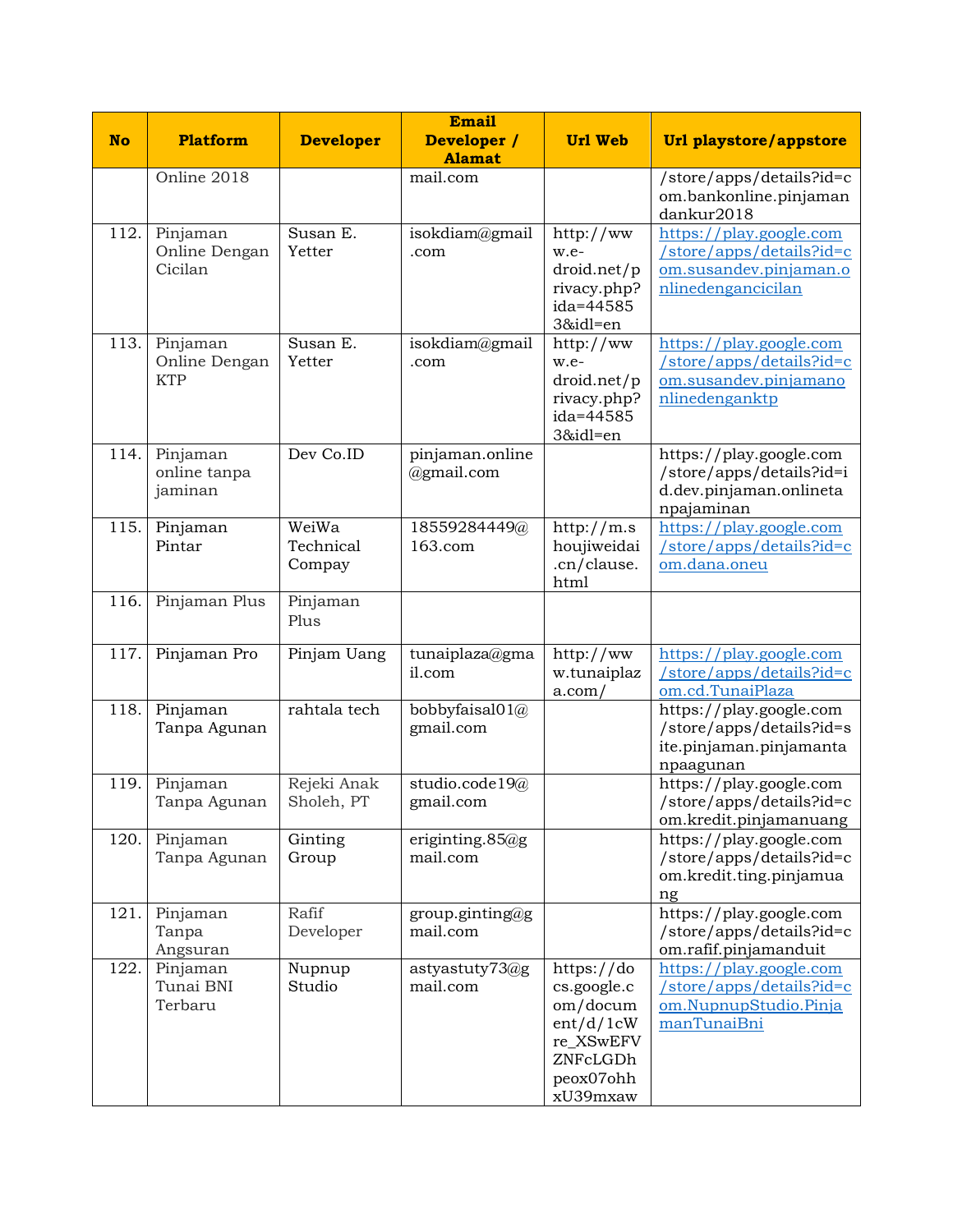| <b>No</b> | <b>Platform</b>                                       | <b>Developer</b>           | <b>Email</b><br>Developer /                                                                                                                            | <b>Url Web</b>                                                                             | Url playstore/appstore                                                                        |
|-----------|-------------------------------------------------------|----------------------------|--------------------------------------------------------------------------------------------------------------------------------------------------------|--------------------------------------------------------------------------------------------|-----------------------------------------------------------------------------------------------|
|           |                                                       |                            | <b>Alamat</b>                                                                                                                                          |                                                                                            |                                                                                               |
|           |                                                       |                            |                                                                                                                                                        | FPwfDqc/e<br>dit                                                                           |                                                                                               |
| 123.      | Pinjaman<br>Tunai BRI                                 | AdelVina<br>Media          | wowtshirt1@gm<br>ail.com                                                                                                                               | https://sit<br>es.google.c<br>om/site/ad<br>elvinamedi<br>a/privacy-<br>policy             | https://play.google.com<br>/store/apps/details?id=c<br>om.andromo.dev303022.<br>app810196     |
| 124.      | Pinjaman<br>Tunai BRI<br>Terbaru                      | CikDev                     | LuckyDeveloper<br>1186@gmail.co<br>m                                                                                                                   | http://app<br>smoment.n<br>et/google/P<br>injaman%2<br>0Tunai%20<br>BRI%20Ter<br>baru.html | https://play.google.com<br>/store/apps/details?id=c<br>om.cikdev.pinjamantuna<br>ibriterbaru  |
| 125.      | Pinjaman<br>tunai-Pinjam<br>uang Suku<br>bunga rendah | loan borrow<br>money       | chenziyang867<br>@163.com                                                                                                                              | https://ww<br>w.support.<br>com/                                                           | https://play.google.com<br>/store/apps/details?id=c<br>n.toput.wangcai                        |
| 126.      | Pinjaman uang<br>- Online Dana<br>Tanpa<br>Jaminan    | Bangla<br>Ramadhan<br>2018 | kahlouchhicha<br>m2012@gmail.c<br>om                                                                                                                   | http://ban<br>glaramada<br>$n201$ .blogs<br>pot.com/                                       | https://play.google.com<br>/store/apps/details?id=c<br>om.pinjaman.uangdana                   |
| 127.      | Pinjaman uang<br>Bri kredit                           | Ken Fulfs Jr               | bahagiatetep17<br>@gmail.com                                                                                                                           |                                                                                            | https://play.google.com<br>/store/apps/details?id=c<br>om.pinjamanbri.kurgidee                |
| 128.      | Pinjaman<br>Uang Online F<br>i <sub>0</sub>           | Natalie Zell               | keranggoreng33<br>@gmail.com                                                                                                                           | http://ww<br>w.e-<br>droid.net/p<br>rivacy.php?<br>ida=44799<br>3&idl=en                   | https://play.google.com<br>/store/apps/details?id=<br>pinjam.uangonlineterbar<br>ufiveinone   |
| 129.      | Pinjaman<br><b>Uang Tanpa</b><br>Jaminan              | AfiqaDev                   | afiqadev@gmail.<br>com                                                                                                                                 |                                                                                            | https://play.google.com<br>/store/apps/details?id=i<br>d.co.pinjamantanpajami<br>nan.tree.kta |
| 130.      | Pinjamin Uang<br>- Cepat dan<br>Mudah                 | easytechno.id              | avianto94@gmai<br>$1$ .com /<br>Taman<br>Kintamani Blok<br>H4 No. 8, Desa<br>Jejalen Jaya,<br>Kecamatan<br>Tambun Utara,<br>Kabupaten<br>Bekasi, 17567 |                                                                                            | https://play.google.com<br>/store/apps/details?id=i<br>d.easytechno.pinjamano<br>nline        |
| 131.      | PinjamSaja                                            | Budi Pin                   | bbtlrm001@gma<br>il.com                                                                                                                                | http://ww<br>w.inpinjam<br>saja.com/P<br>injamSaja/<br>home                                | https://play.google.com<br>/store/apps/details?id=c<br>om.pinjamsaja.pinjamsaj<br>a           |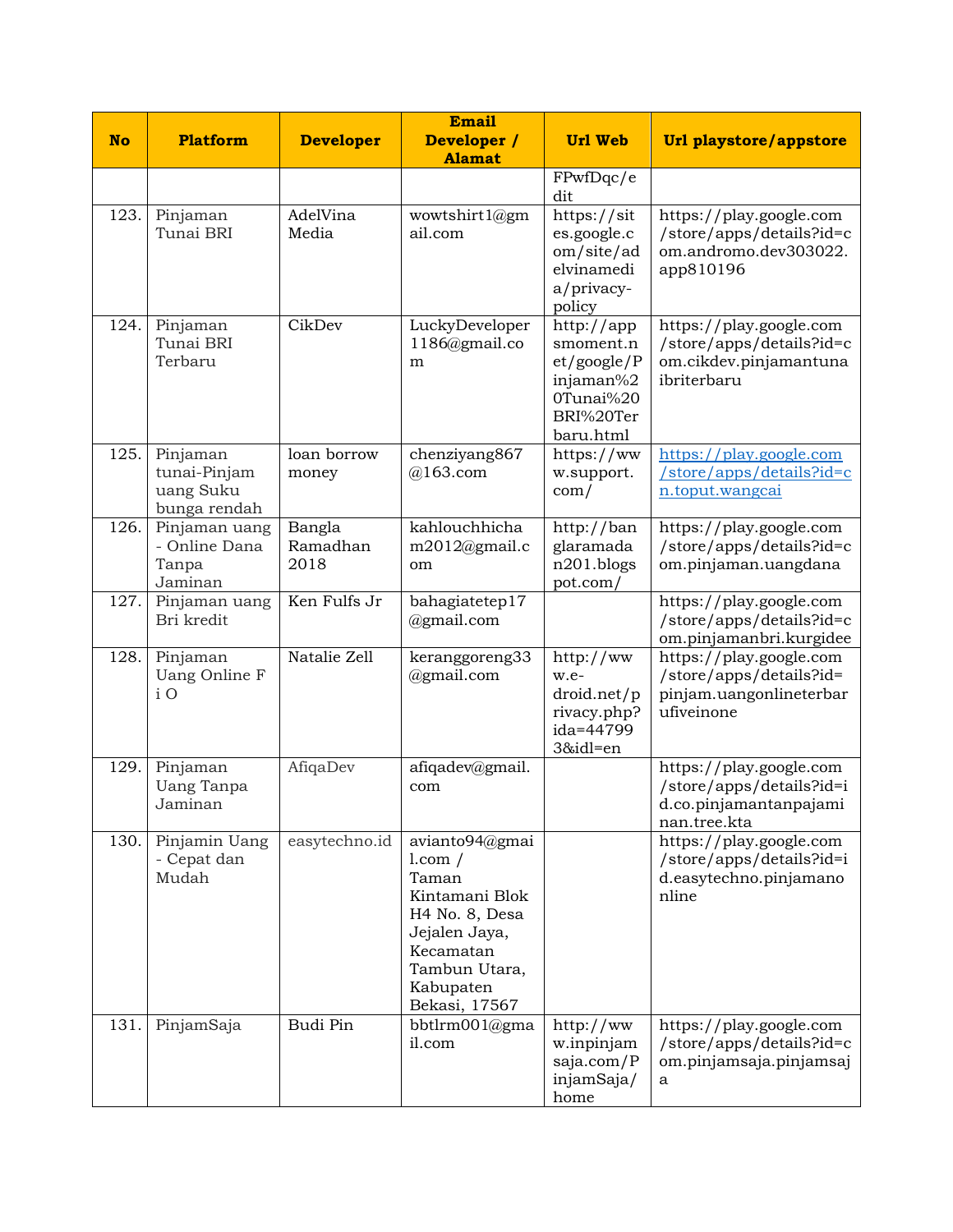| <b>No</b> | <b>Platform</b>                                         | <b>Developer</b>                    | <b>Email</b><br>Developer /<br><b>Alamat</b> | <b>Url Web</b>                                      | Url playstore/appstore                                                                                            |
|-----------|---------------------------------------------------------|-------------------------------------|----------------------------------------------|-----------------------------------------------------|-------------------------------------------------------------------------------------------------------------------|
| 132.      | Pinjem Duit -<br>data kilat                             | HappyCell<br>co. LTD                | lihonglun@kuail<br>egezi.com                 |                                                     | https://play.google.com<br>/store/apps/details?id=c<br>om.klgz.daikuan.pinjem<br>duit                             |
| 133.      | Pnjmncepat                                              | Pnjmncepat                          | robby345678@g<br>mail.com                    | https://yn<br>ma1.tunain<br>owrp.com                | https://play.google.com<br>/store/apps/details?id=c<br>om.tunainowrp.pnjmnce<br>pat                               |
| 134.      | PnjmnPetir                                              | PnjmnPetir                          | Tamy14481@gm<br>ail.com                      | https://yn<br>ma1.rpnow<br>tunai.com                | https://play.google.com<br>/store/apps/details?id=c<br>om.rpnowtunai.pnjmnpe<br>tir                               |
| 135.      | Pundi-Pundi<br>Pembayaran                               | Wokoworks                           | support@pundi-<br>pundi.com                  | https://ww<br>w.pundi-<br>pundi.com                 | https://play.google.com<br>/store/apps/details?id=c<br>om.hhtc.money                                              |
| 136.      | Quick - M<br>loans                                      | ru-soft                             | ruthnthenya@g<br>mail.com                    |                                                     | https://play.google.com<br>/store/apps/details?id=c<br>om.samri.loans.apps.in.<br>kenya.to.mpesa.instantlo<br>ans |
| 137.      | QuickCash123                                            | Pacific<br>Fintech<br>Limited       | support@quickc<br>ash123.com                 | https://ww<br>w.quickcas<br>h123.com/               | https://play.google.com<br>/store/apps/details?id=c<br>om.quickcash123                                            |
| 138.      | Raja Pinjaman                                           | doubletan                           | tantan1990070<br>1@163.com                   | http://ww<br>w.shoujijie<br>kuan.com                | https://play.google.com<br>/store/apps/details?id=c<br>om.haiqian.pinjaman                                        |
| 139.      | Raja Rupiah                                             | <b>WUYAO</b><br>Technical<br>Compay | 15658594645@<br>163.com                      | http:// $m.s$<br>houjiweidai<br>.cn                 | https://play.google.com<br>/store/apps/details?id=c<br>om.raja.rupiaha                                            |
| 140.      | Raja-Uang                                               | Id raja<br>developer<br>team        | rajauang2018@<br>gmail.com                   | http://ww<br>w.rajauang<br>.mobi/priv<br>acy.html   | https://play.google.com<br>/store/apps/details?id=<br>mobi.uangraja.android                                       |
| 141.      | $RpGo -$<br><b>PINJAMAN</b><br>DANA ONLINE<br>TERCEPAT! | <b>BBTLRMRP</b>                     | bbtlrm001@gma<br>il.com                      | http://ww<br>w.inrpgo.co<br>m/RpGo/h<br>ome         | https://play.google.com<br>/store/apps/details?id=c<br>om.rpgo.rpgo                                               |
| 142.      | Rumah<br>Pinjaman                                       | RupCredit                           | rupcredit2018@<br>gmail.com                  | https://ww<br>w.ppcash.i<br>d/                      | https://play.google.com<br>/store/apps/details?id=c<br>om.loan.ppcash                                             |
| 143.      | Rumah<br>Pinjaman                                       | WeiWa<br>Technical<br>Compay        | 18559284449@<br>163.com                      | http:// $m.s$<br>houjiweidai<br>.cn/clause.<br>html | https://play.google.com<br>/store/apps/details?id=c<br>om.yes.rumah                                               |
| 144.      | Rupiah Bijak                                            | <b>WUYAO</b><br>Technical<br>Compay | 15658594645@<br>163.com                      | http:// $m.s$<br>houjiweidai<br>.cn                 | https://play.google.com<br>/store/apps/details?id=c<br>om.dana.RupiahBijak                                        |
| 145.      | Rupiah Cepat                                            | PT. DANA<br><b>INDONESIA</b>        | nyomanhartawa<br>n55@gmail.com               | http://dan<br>aindonesia.<br>blogspot.co            | https://play.google.com<br>/store/apps/details?id=c<br>om.wRupiahCepat_7570                                       |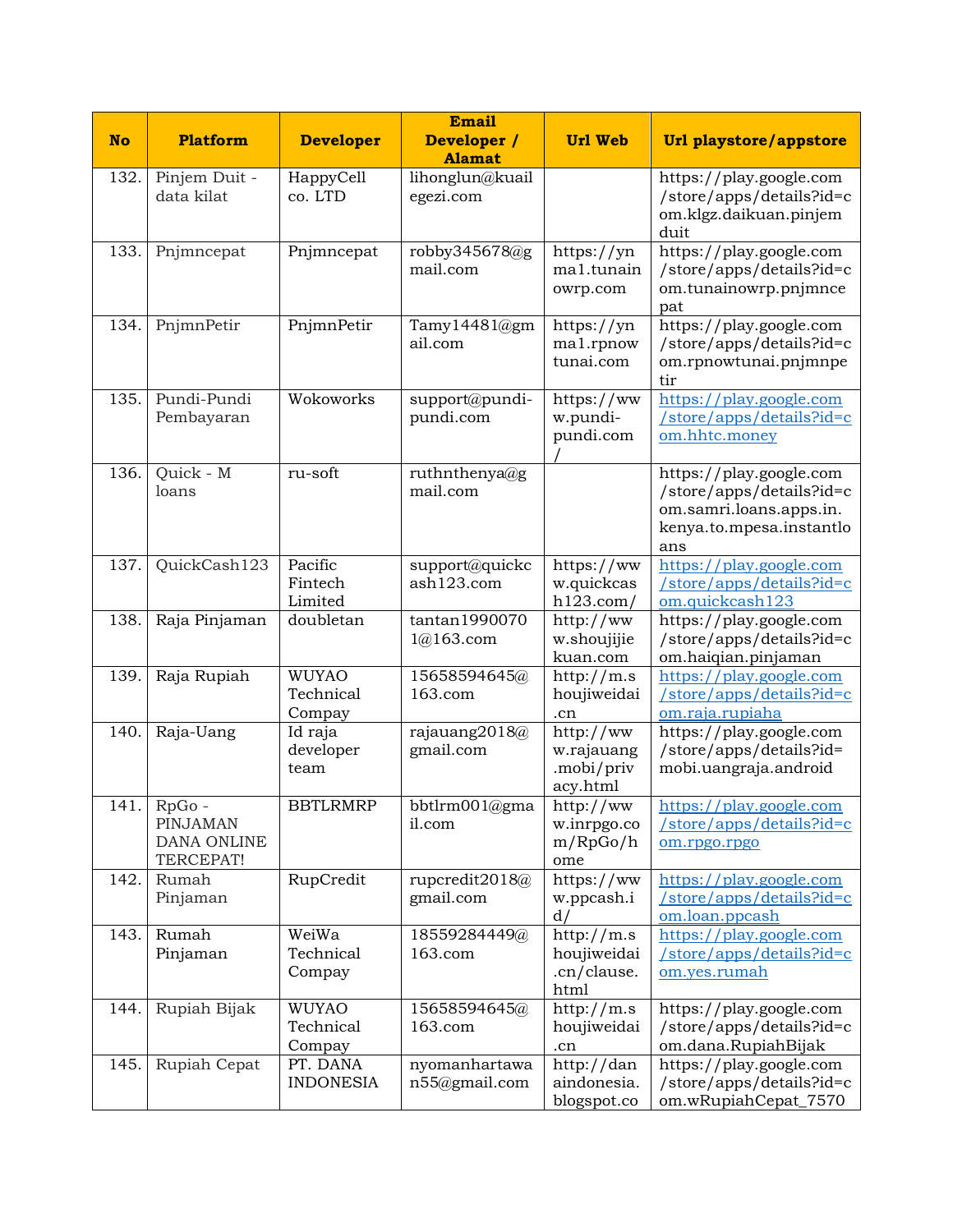| <b>No</b> | <b>Platform</b>                                           | <b>Developer</b>                                              | <b>Email</b><br>Developer /<br><b>Alamat</b>                                                                                                                                                                                | <b>Url Web</b>                                        | Url playstore/appstore                                                                         |
|-----------|-----------------------------------------------------------|---------------------------------------------------------------|-----------------------------------------------------------------------------------------------------------------------------------------------------------------------------------------------------------------------------|-------------------------------------------------------|------------------------------------------------------------------------------------------------|
|           |                                                           |                                                               |                                                                                                                                                                                                                             | m/                                                    | 739                                                                                            |
| 146.      | Rupiah Kita                                               | doubletan                                                     | tantan1990070<br>1@163.com                                                                                                                                                                                                  | http://ww<br>w.shoujijie<br>kuan.com                  | https://play.google.com<br>/store/apps/details?id=c<br>om.haiqian.kita                         |
| 147.      | RupiahNow(off<br>icial)                                   | RupiahNow(o<br>fficial)                                       | dendisulistyo00<br>7@gmail.com                                                                                                                                                                                              | https://yn<br>ma1.pinja<br>mang3.com                  | https://play.google.com<br>/store/apps/details?id=c<br>om.pinjaman.rupiahnow<br>official       |
| 148.      | Sakuaku                                                   | IPO Group<br>Technology                                       | Alamat:<br>Menara<br>Imperium Lt.<br>11. Metropolitan<br>Kuningan<br>Superblok J.<br>HR. Rasuna<br>Said, Kav. A No.<br>1 Jakarta<br>Selatan 12980<br>Email:<br>younes@zhaof<br>angroup.com;<br>ramadhaniaaisy<br>@gmail.com |                                                       |                                                                                                |
| 149.      | Sakuemas                                                  | CashKilat<br>Technology/<br>Indonesian<br>Group<br>Technology |                                                                                                                                                                                                                             |                                                       |                                                                                                |
| 150.      | Saku Dana<br>Rupiah                                       | PT. Cashkilat<br>Industri                                     | cashkilat.app@g<br>mail.com                                                                                                                                                                                                 | https://m.<br>cashkilat.c<br>om                       | https://play.google.com<br>/store/apps/details?id=c<br>om.cashkilatindustri.sak<br>udanarupiah |
| 151.      | SayaHappy<br>Cash                                         | PT. Happy<br>Berkat<br>Anugrah                                | Hbasurabaya@g<br>mail.com                                                                                                                                                                                                   | http://say<br>ahappy.co<br>m/                         | https://play.google.com<br>/store/apps/details?id=c<br>om.sayahappy.happycas<br>h              |
| 152.      | Simple Cash -<br>Cari Pinjaman<br>Terpercaya<br>$\rm OJK$ | Karya<br>Bangsa LTD                                           | admin@karyaba<br>ngsaltd.xyz                                                                                                                                                                                                | http://kary<br>abangsaltd.<br>xyz/                    | https://play.google.com<br>/store/apps/details?id=c<br>om.simple.pinjaman.loa<br>n             |
| 153.      | Small<br>business loans                                   | <b>BigBoss</b><br>Studio                                      | nuttapong.t@gm<br>ail.com                                                                                                                                                                                                   |                                                       | https://play.google.com<br>/store/apps/details?id=<br>xyz.smallbusiness.loans.<br>refinance155 |
| 154.      | Sobat Saku                                                | Media<br>Transport<br>Nusantara                               | easywithmevel@<br>gmail.com                                                                                                                                                                                                 | http://mev<br>elou.com/                               | https://play.google.com<br>/store/apps/details?id=c<br>om.increibleapps.app_11<br>7504_131311  |
| 155.      | SuperCash                                                 | PT VCard<br>Technology<br>Indonesia                           | support@vcard1<br>00.com                                                                                                                                                                                                    | https://ww<br>w.vcard.cre<br>$\mathrm{dit}/\mathrm{}$ | https://play.google.com<br>/store/apps/details?id=c<br>om.credit.vcard                         |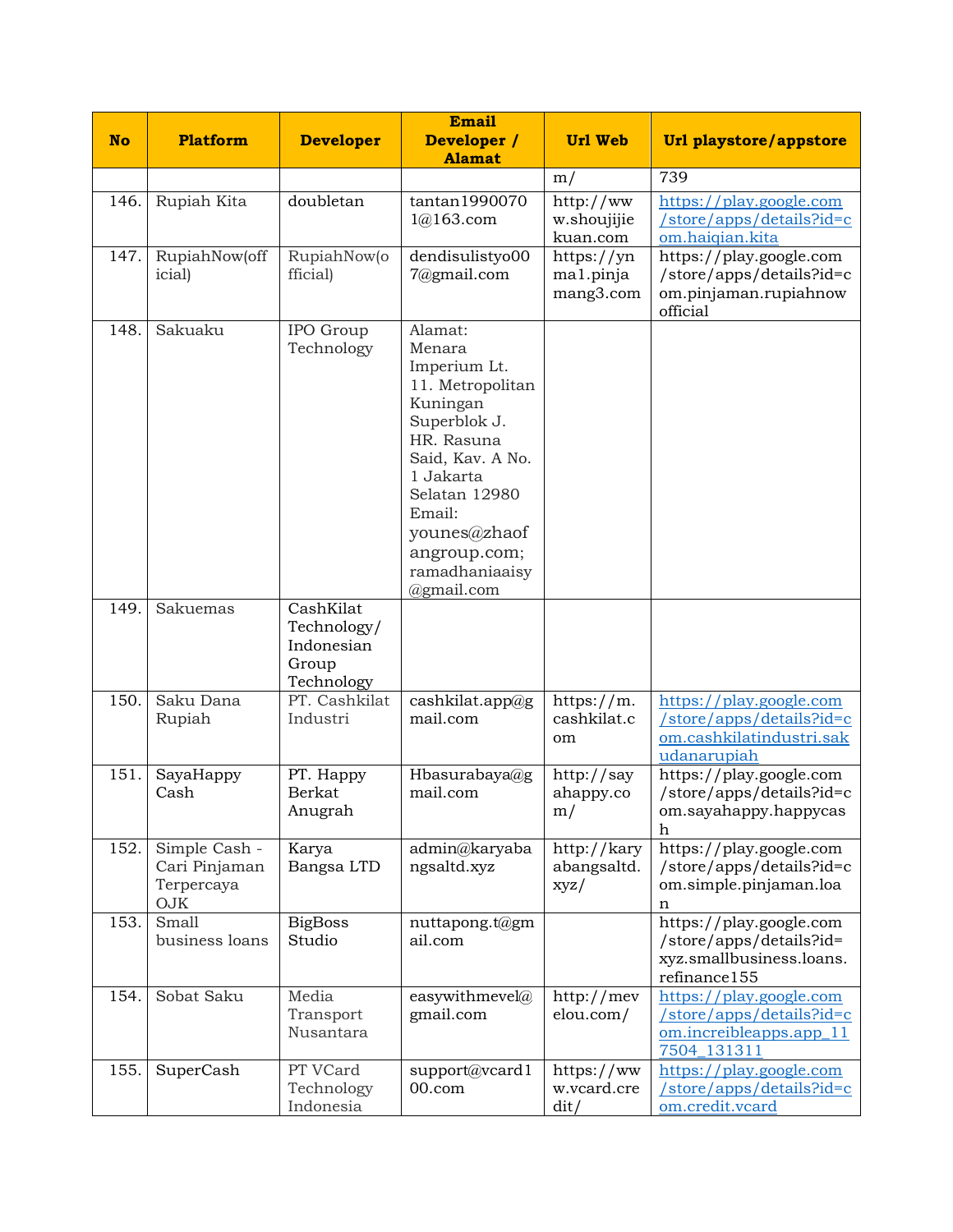|           |                                 |                  | <b>Email</b>                 |                                               |                                                     |
|-----------|---------------------------------|------------------|------------------------------|-----------------------------------------------|-----------------------------------------------------|
| <b>No</b> | <b>Platform</b>                 | <b>Developer</b> | Developer /<br><b>Alamat</b> | <b>Url Web</b>                                | Url playstore/appstore                              |
| 156.      | SuperDompet                     | smartpotato      | thinkinpotato@s              | http://ww                                     | https://play.google.com                             |
|           | -Pinjaman<br><b>Uang Online</b> |                  | ina.com                      | w.superdo                                     | /store/apps/details?id=c                            |
|           | Tanpa                           |                  |                              | mpet.com                                      | om.uang.dompet                                      |
|           | Jaminan                         |                  |                              |                                               |                                                     |
| 157.      | TangBull                        | PT. TangBull     | help@tangbull.c              | http://ww                                     | https://play.google.com                             |
|           |                                 | Tech             | om                           | w.tangbull.                                   | /store/apps/details?id=c                            |
|           |                                 | Indonesia        |                              | com/                                          | om.tangbull.phonerepay<br>ment                      |
| 158.      | Tunai Cepat                     |                  |                              |                                               |                                                     |
| 159.      | Tunai Plaza                     | Pinjam Uang      | tunaiplaza@gma               | https://ww                                    | https://play.google.com                             |
|           |                                 |                  | il.com                       | w.tunaiplaz                                   | /store/apps/details?id=c                            |
| 160.      | Tunai Plus                      | <b>MEIXIN</b>    |                              | a.com/                                        | om.cd.TunaiPlaza                                    |
|           |                                 |                  | a62358693@gm<br>ail.com      | $\overline{\text{https://ww}}$<br>w.gotunai.c | https://play.google.com<br>/store/apps/details?id=c |
|           |                                 |                  |                              | om                                            | om.tunaiplus.uang                                   |
| 161.      | Tunai Wallet -                  | wensky           | ynhj02@adpans                | https://ww                                    | https://play.google.com                             |
|           | Pinjaman uang                   |                  | hi.com                       | w.gogodana                                    | /store/apps/details?id=c                            |
|           | untuk dompet<br>anda            |                  |                              | .com/#/ho                                     | om.ps.tunaiwallet                                   |
| 162.      | TunaiKan                        | Tunai Jaya       | betomuhammad                 | me<br>https://m.t                             | https://play.google.com                             |
|           |                                 | Teknologi        | .id@gmail.com                | unaikan.co                                    | /store/apps/details?id=c                            |
|           |                                 |                  |                              | m                                             | om.tunaikanindustri.tun                             |
|           |                                 |                  |                              |                                               | aikan                                               |
| 163.      | Tunaimall                       | Wangzong<br>Tech | tnm@credithc.c<br>om         | http://ww<br>w.tunaimal                       | https://play.google.com<br>/store/apps/details?id=c |
|           |                                 |                  |                              | $1$ .com/man                                  | om.hengchang.client.loa                             |
|           |                                 |                  |                              | ager/static                                   | nmarket                                             |
|           |                                 |                  |                              | /agreement                                    |                                                     |
|           |                                 |                  |                              | .html?lang                                    |                                                     |
| 164.      | TunaiPlus                       | Dompet           | dompettechnolo               | $=1$<br>https://ww                            | https://play.google.com                             |
|           |                                 | Technology       | gy@gmail.com                 | w.gotunai.c                                   | /store/apps/details?id=c                            |
|           |                                 |                  |                              | $\sigma$                                      | om.tl.tplus                                         |
|           | 165. TunaiTunai                 | TunaiTunai       | tunaitunaics@g               | https://yn                                    | https://play.google.com                             |
|           |                                 |                  | mail.com                     | ma1.pinja<br>mthe2.com                        | /store/apps/details?id=c<br>om.pinjamthe2.tunaitun  |
|           |                                 |                  |                              |                                               | ai                                                  |
| 166.      | TunaiTunai                      | <b>MEIXIN</b>    | dajinghuyu@16                | https://ww                                    | https://play.google.com                             |
|           |                                 |                  | 3.com                        | w.gotunai.c                                   | /store/apps/details?id=c                            |
| 167.      | Uang Box -                      | <b>Uang Box</b>  | uangbox6868@g                | $\;{\rm om}$<br>http://man                    | om.tunaitunai.uang<br>https://play.google.com       |
|           | Pinjaman                        |                  | mail.com                     | age.uang-                                     | /store/apps/details?id=c                            |
|           | Uang                            |                  |                              | box.com/u                                     | om.ub.cashloan                                      |
|           |                                 |                  |                              | $b/$ privacy/                                 |                                                     |
|           |                                 |                  |                              | privacy.ht<br>ml                              |                                                     |
| 168.      | <b>Uang Flash</b>               | UangFlash        | uangflash20188               | https://ua                                    | https://play.google.com                             |
|           |                                 |                  | @gmail.com                   | ngflash.co                                    | /store/apps/details?id=                             |
|           |                                 |                  |                              | m/                                            | org.rp.uangflash                                    |
| 169.      | <b>Uang Rupiah</b>              | Uang Rupiah      | cs@uangrupiah.               | https://ua                                    | https://play.google.com                             |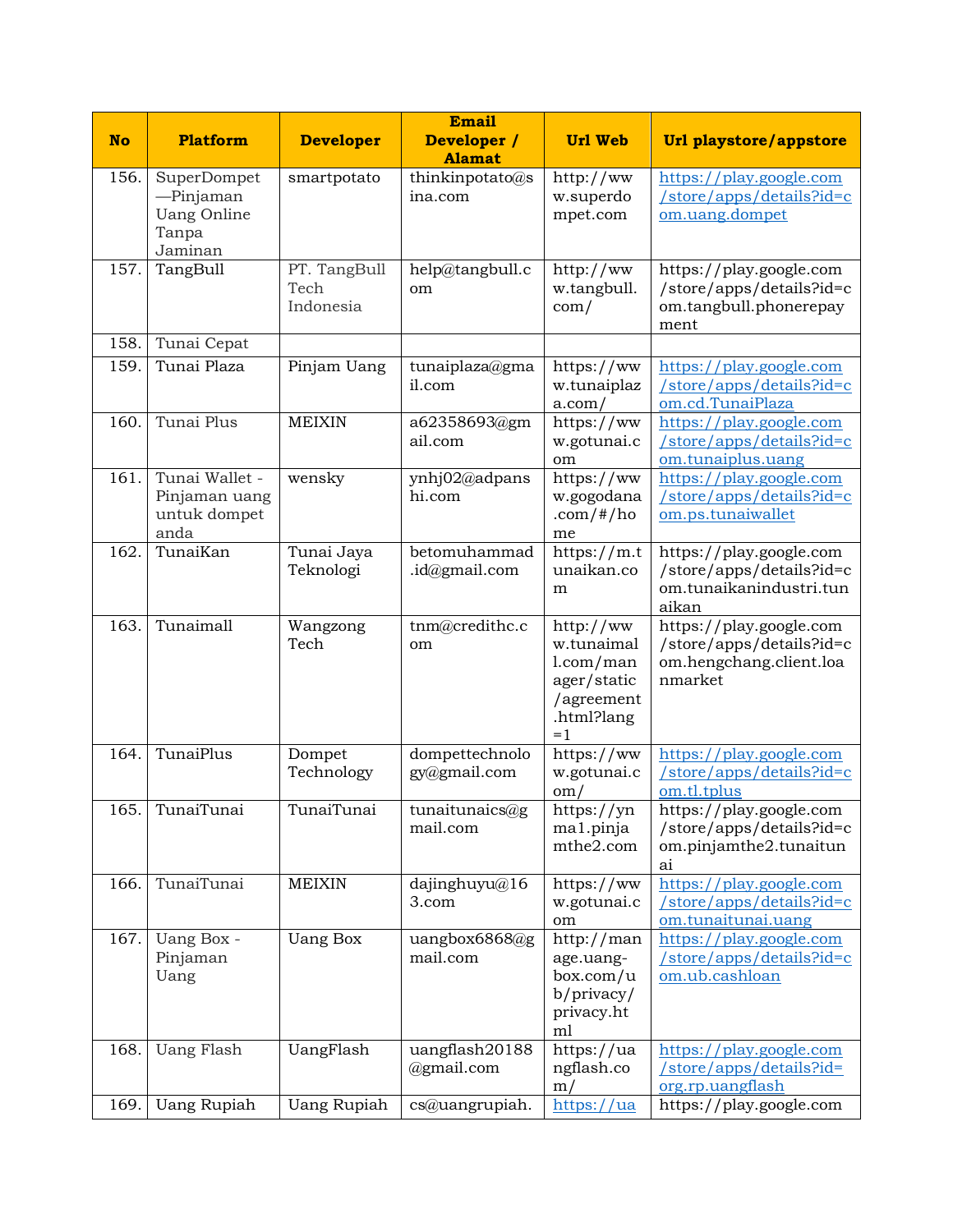| <b>No</b> | <b>Platform</b>                                                  | <b>Developer</b>                     | <b>Email</b><br>Developer /<br><b>Alamat</b>                                                                                          | Url Web                                                                          | Url playstore/appstore                                                                         |
|-----------|------------------------------------------------------------------|--------------------------------------|---------------------------------------------------------------------------------------------------------------------------------------|----------------------------------------------------------------------------------|------------------------------------------------------------------------------------------------|
|           |                                                                  |                                      | net                                                                                                                                   | ngrupiah-<br>m.iposecur<br>$e$ .com/mob<br>ile/third-<br>party-loan-<br>protocol | /store/apps/details?id=c<br>om.pratama.uangrupiah                                              |
| 170.      | Uang Tunai -<br>Pinjam Uang<br>Dana Tunai<br>Cepat               | Uang Tunai                           | appindodevelop<br>er@gmail.com                                                                                                        | https://ww<br>w.uangtu.c<br>$\sigma$                                             | https://play.google.com<br>/store/apps/details?id=c<br>om.uangtu.uangtunai                     |
| 171.      | UangBagus -<br>Pinjaman<br>Uang Cepat,<br>Dana Cepat             | <b>UangBagus</b>                     | 2735549986@q<br>q.com                                                                                                                 | http://ww<br>w.uangbag<br>us.com/                                                | https://play.google.com<br>/store/apps/details?id=c<br>om.uangbagus.ub                         |
| 172.      | UangMart                                                         | Pt. Dua Hari<br>Group                | duaharigroup@g<br>mail.com                                                                                                            | http://ww<br>w.uangmar<br>t.com/                                                 | https://play.google.com<br>/store/apps/details?id=c<br>om.urmart.urmart                        |
| 173.      | Uangonline-<br>Pinjaman<br>Dana Uang<br>Online                   | worldpeace                           | 158658970@qq.<br>com                                                                                                                  | http://ww<br>w.uangonli<br>$ne$ .cc/wx/i<br>ndex.html                            | https://play.google.com<br>/store/apps/details?id=c<br>om.uangonline.borrowm<br>oney.indonesia |
| 174.      | UangSaku2                                                        | FastRupiah                           | public@uangsak<br>u.cn                                                                                                                | http://ww<br>w.uangsak<br>u cn/                                                  | https://play.google.com<br>/store/apps/details?id=<br>weiju.uangsaku.android                   |
| 175.      | UTunai -<br>Pinjaman<br><b>Uang Cepat</b><br>Sekali<br>Pengajuan | UTunai<br>Finance<br>Indonesia       | $cs@we-$<br>cash.co.id                                                                                                                | https://ww<br>w.we-<br>cash.co.id/                                               | https://play.google.com<br>/store/apps/details?id=c<br>om.wecash.app                           |
| 176.      | UTunai Pro -<br>Pinjaman<br><b>Uang Cepat</b>                    | UTunai<br>Finance<br>Indonesia       | $cs@we-$<br>cash.co.id                                                                                                                | https://ww<br>w.we-<br>cash.co.id/                                               | https://play.google.com<br>/store/apps/details?id=c<br>om.wecash.partner                       |
| 177.      | Vloan/<br>SuperCash                                              | PT VCard<br>Technology<br>Indonesia  | Alamat:<br>Gedung Grand<br>Slipi Tower,<br>Jalan Letjend S.<br>Parman Kav 22-<br>24, Palmerah,<br>Jakarta<br>Telepon:<br>082225178556 | http://ww<br>w.vcard.co.<br>id/                                                  | https://play.google.com<br>/store/apps/details?id=c<br>om.credit.vcard                         |
| 178.      | Wall In                                                          | Wiwik<br>Arsianti                    | wiwikarsianti6@<br>gmail.com                                                                                                          | http://149.<br>129.218.15<br>$0/$ privacyP<br>olicy1.html                        | https://play.google.com<br>/store/apps/details?id=c<br>om.jackliu.wall in                      |
| 179.      | welbi                                                            | PT<br>Masyarkat<br>Sejahtera<br>Maju | PT Masyarakat<br>Sejahtera Maju<br>(welbi) Setiabudi<br>2 Building<br>Ground Floor,<br>Unit 102 AB Jl.                                | https://ww<br>w.welbi.id/                                                        | https://play.google.com<br>/store/apps/details?id=i<br>d.welbi                                 |